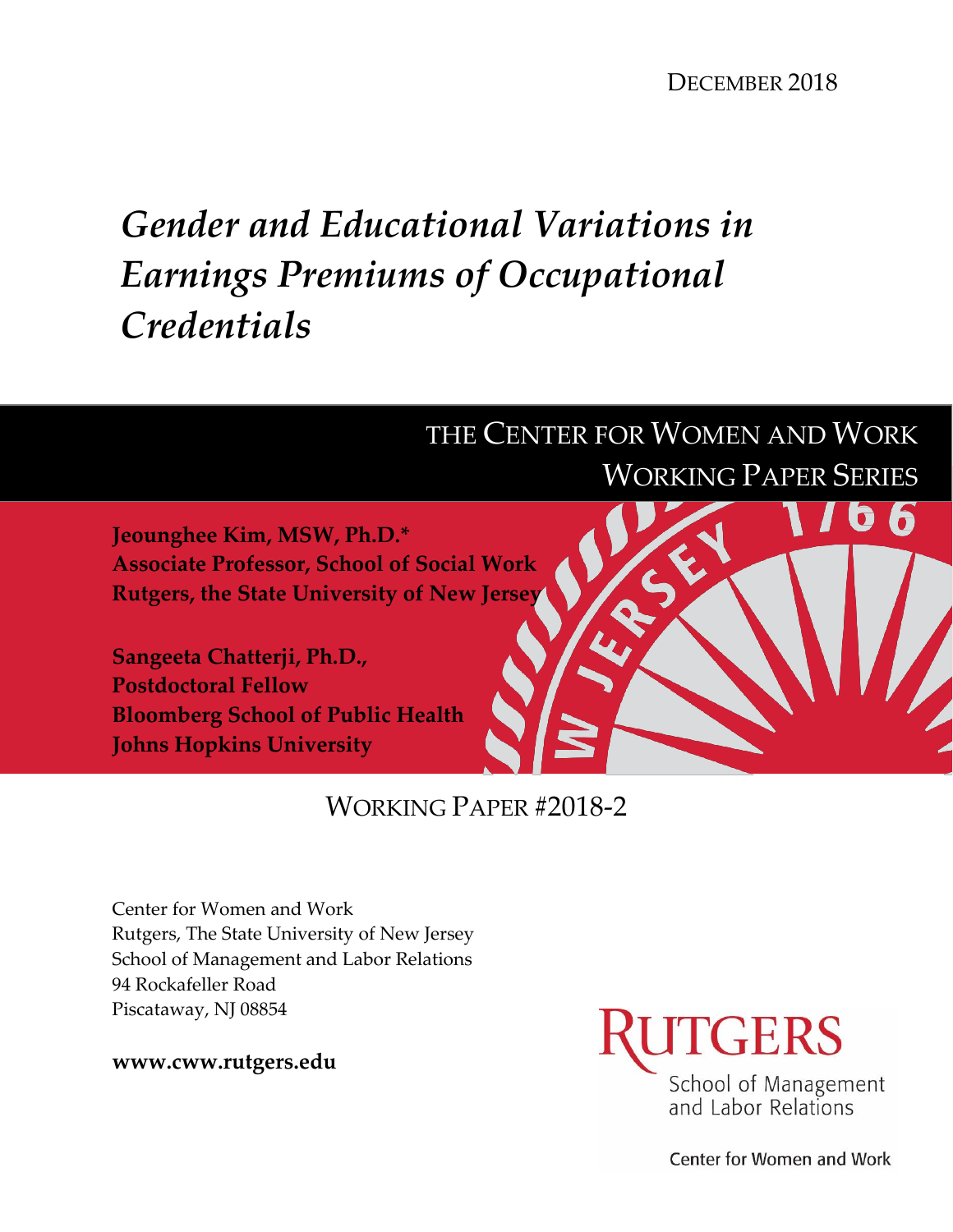Gender and Educational Variations in Earnings Premiums of Occupational Credentials

Jeounghee Kim, MSW, Ph.D.\*

Associate Professor

School of Social Work

Rutgers, the State University of New Jersey

[jeoukim@ssw.rutgers.edu](mailto:jeoukim@ssw.rutgers.edu)

Sangeeta Chatterji, Ph.D.

Postdoctoral Fellow

Johns Hopkins Bloomberg School of Public Health

[sangeetachatterji@gmail.com](mailto:sangeetachatterji@gmail.com)

\*Corresponding author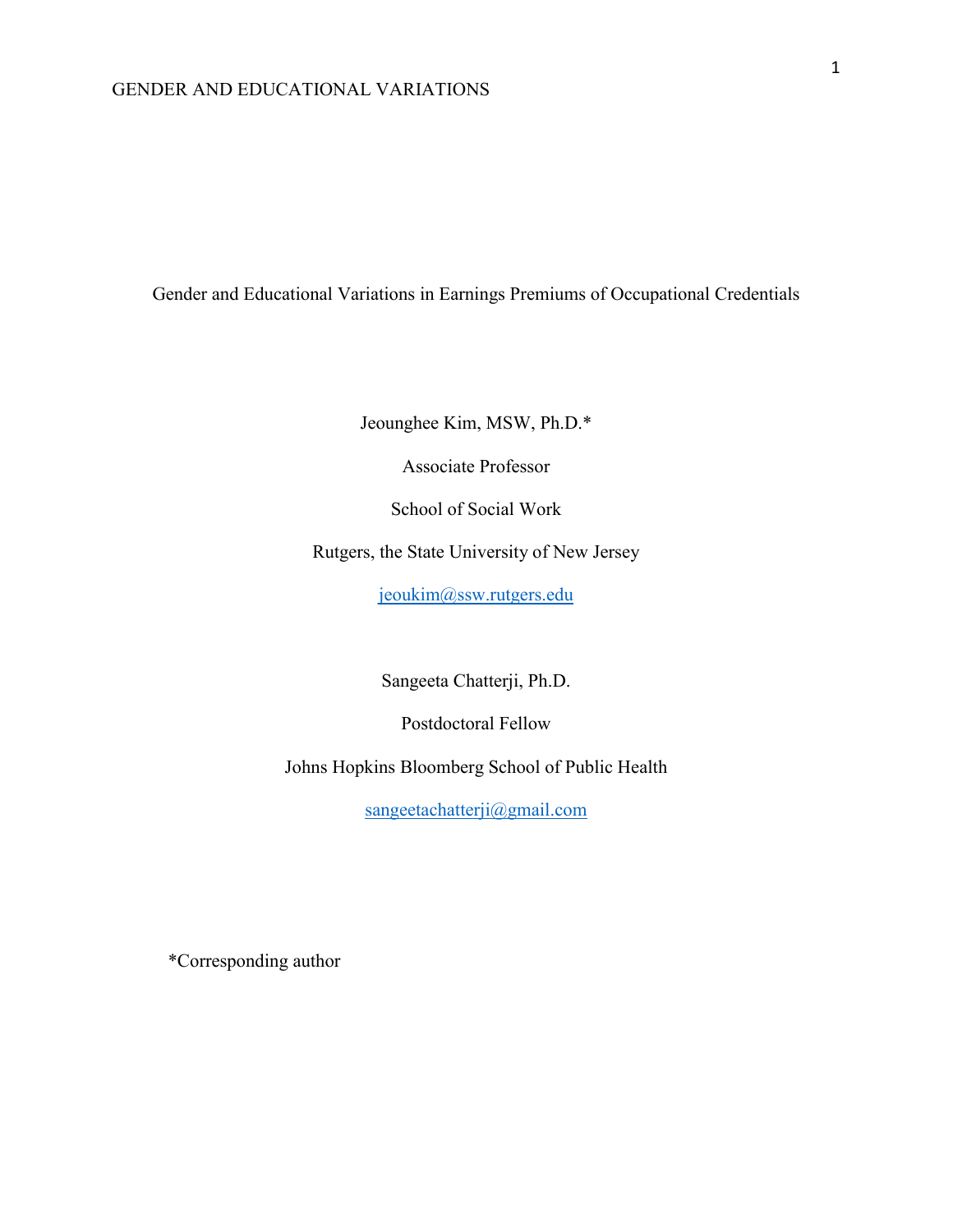#### Abstract

Occupational credentials such as professional licenses and certifications are known to generate significant earnings premiums. Based on this, the federal workforce development policy focuses on industry-recognized occupational credentials for less-educated adults to help them obtain family-supporting jobs without having to invest in a postsecondary degree. This study used the Survey of Income and Program Participation's wave 13 data to examine if the earnings premiums significantly vary by gender and education. Series of regression analyses revealed that a significant earnings premium of license-holding was largely concentrated on women rather than on men. Moreover, for women, the earnings premium was mostly concentrated on those with at least an associate degree while for men they were concentrated on those below an associate degree level. These findings point out that the evidence in the extant literature masks important gender and educational variations in the earnings premium of occupational credentials.

Keywords: License, Certification, Occupational Credential, Female middle-skilled employees, Survey of Income and Program Participation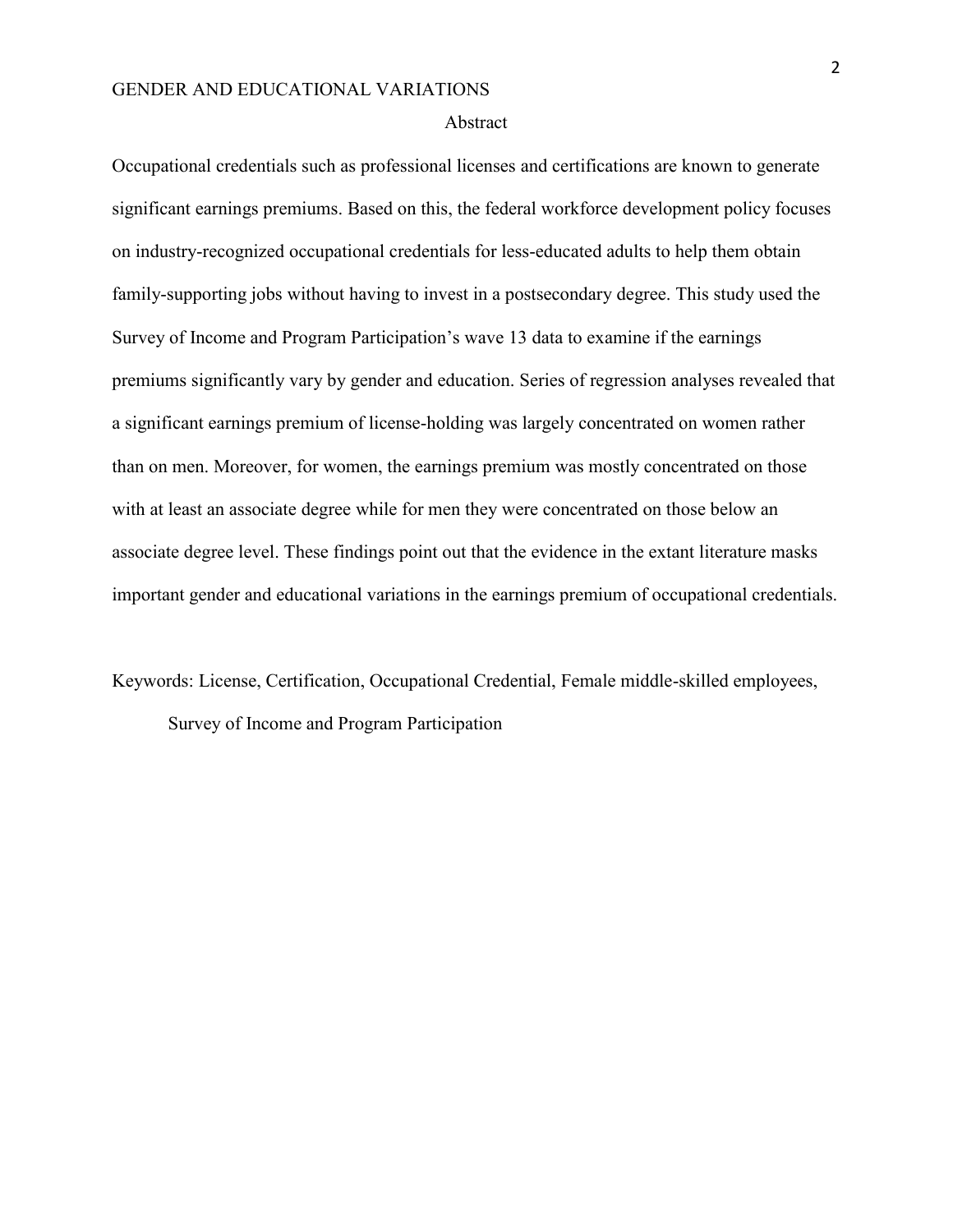#### **Gender and Educational Variations in Earnings Premiums of Occupational Credentials**

 In the recent decades, occupational credentials such as licenses and certifications have become as prevalent and in demand as educational credentials, and in 2012 nearly 22 percent of U.S. adults (46.3 million) was reported to hold a license or a certification (Ewart & Kominski, 2014). Licenses and certifications are embedded in trade, industry, and professional associations outside the formal education system and signal that workers possess the required skills and abilities for a particular occupation. A license is legally required to practice in certain occupations (e.g. teaching, cosmetology, etc.) and is typically issued by state governments based on a degree requirement or the completion of a state-administered exam. A certification, on the other hand, is not a legal mandate to practice an occupation and usually issued by professional or industry organizations to individuals who are assessed or documented to have achieved the required level of skill and knowledge. Compared to a license, it generally requires less time and financial investment for individuals with the requisite knowledge to acquire a certification.

 In fact, both licenses and certifications, compared to a 4-year college degree, are considered to take less time and financial investment but can produce earnings gains as big as or even greater than some college degrees. A high school graduate who is a licensed electrician, for example, may make a similar or even greater earning than some college graduates who majored in Humanity. This is a particularly good news for low-income adults without a postsecondary degree who look for family-supporting jobs but cannot afford to invest in a college degree because of time and financial constraints.

 These credentials are not distributed evenly across education and gender. As occupations differ in their skill requirements, the prevalence of licensing and certification differs by occupation, and as occupations differ in their educational requirements, the prevalence of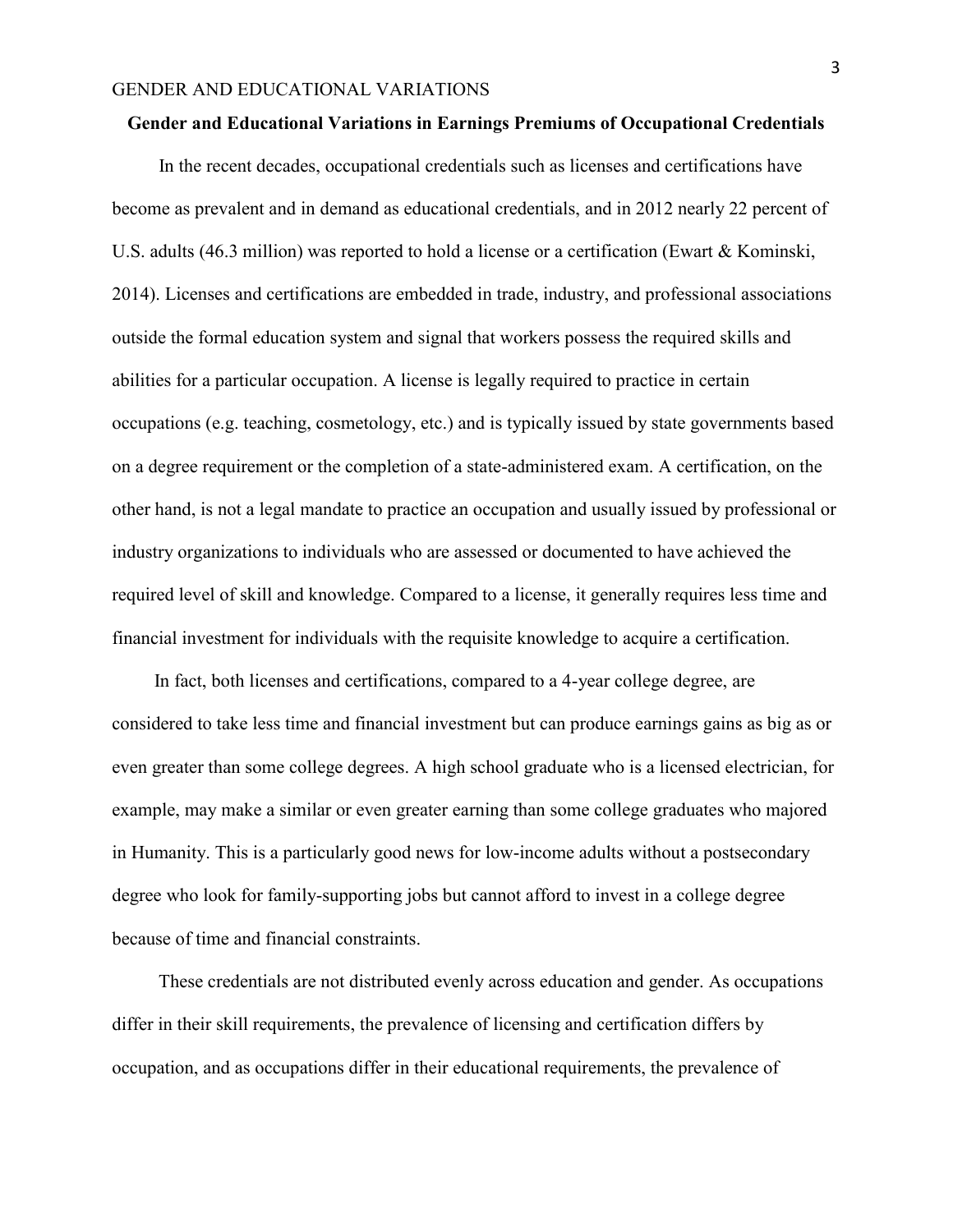credentialing also differs by education. In 2015, for example, only 8% of workers with less than a high school diploma had a certification or license as compared to 52% of workers with an advanced degree (U.S. Bureau of Labor Statistics, 2016). Licensing, in particular, is more prevalent in occupations that require a postsecondary education such as healthcare and law as compared to those that don't. Prevalence of occupational credentials also varies greatly by gender particularly among those without a postsecondary degree because of occupational gender segregation in the sub-baccalaureate labor market (Hegewisch & Hartmann, 2014).

 Most middle-skill occupations in the sub-baccalaureate labor market (that do not require a postsecondary education) are predominantly occupied by men (e.g., electrical and electronics repairers, telecommunications equipment installers and repairers, aircraft mechanics and service technicians, law enforcement officials, and commercial pilots). Middle-skill jobs prevalent among women are in health and service industries (e.g., radiation therapists, dental hygienists, registered nurses, diagnostic medical sonographers, radiologic technicians, respiratory therapists)(Torpey, 2013), and they typically require at least an associate degree. This suggests that occupational credentials for adults without any postsecondary degree are more likely to benefit men than women. Women's chances of securing well-paying middle-skilled jobs through occupational credentials are limited without a two-year associate or higher degree (or switch to male dominant occupations). While occupational credentials are known to be associated with a 6.5-20% increases in earnings (e.g., Kleiner, 2000; Kleiner & Park, 2010, Kleiner & Krueger, 2010), less is known about gender differentials in earnings premiums associated with occupational credentials. This study fills the gap in the literature and found that earnings premiums of license-holding were in fact largely concentrated on women rather than on men and that for women the credential related earnings premiums were mostly concentrated on those with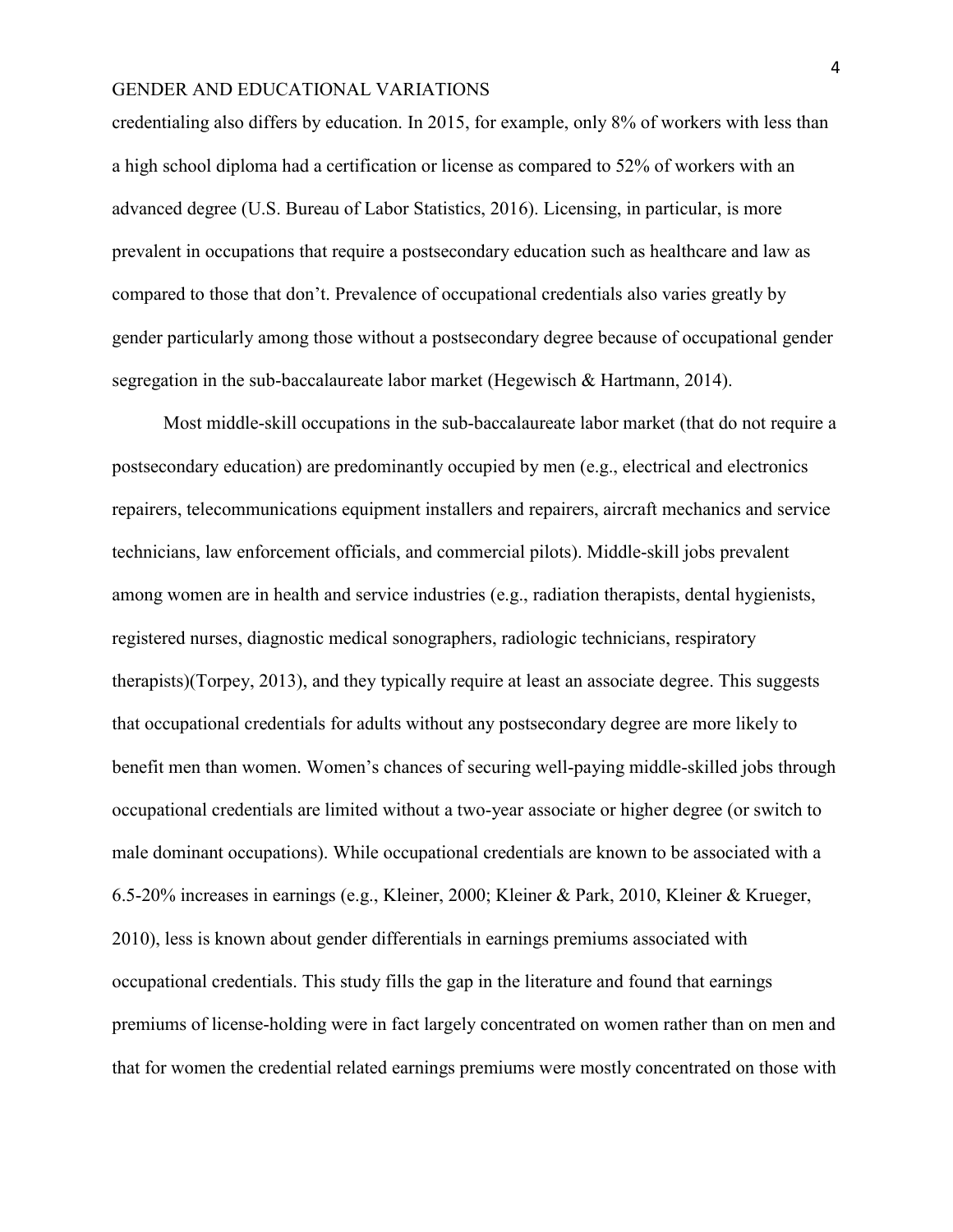at least an associate degree while for men they were largely concentrated on those below an associate degree level.

#### **Literature Review**

#### **Earnings Premiums of Occupational Credentials: Explanation**

 Literature provides multiple explanations as to why occupational credentials would be associated with increased earnings. Licenses and certifications can increase earnings by efficiently signaling to potential employers that candidates have occupation-specific skills, commitment, and values (Kleiner & Krueger, 2010). Earnings premiums can also come from the government's restrictions on credential-based entry, that is, by limiting the supply of qualified applicants that can enter a particular occupation (Albert, 2017). This entrance regulation is understood as part of monopoly rents that help generate earnings premiums for the credential holders (Kleiner & Krueger, 2010). The premiums can also be explained by actual, genuine increase in human capital developed through training and certification process. They may be associated with systemic differences in both unobservable and observable characteristics of workers with and without a credential (e.g., motivation or self-selection) (Albert, 2017; Pizzola & Tabarrok, 2017) or even with the power of advocacy by occupational organizations to preserve the premiums.

#### **Empirical Evidence**

 Several studies have found that occupational credentials lead to an increase in earnings by 6.5%-20% for workers across different educational levels (Gittleman, Klee & Kleiner, 2015). Kleiner & Krueger (2013), who offered the first national analysis of the prevalence and effects of occupational licensing using a national Gallup survey, reported that occupational licensing was associated with 15% higher wages for licensed workers after controlling for education,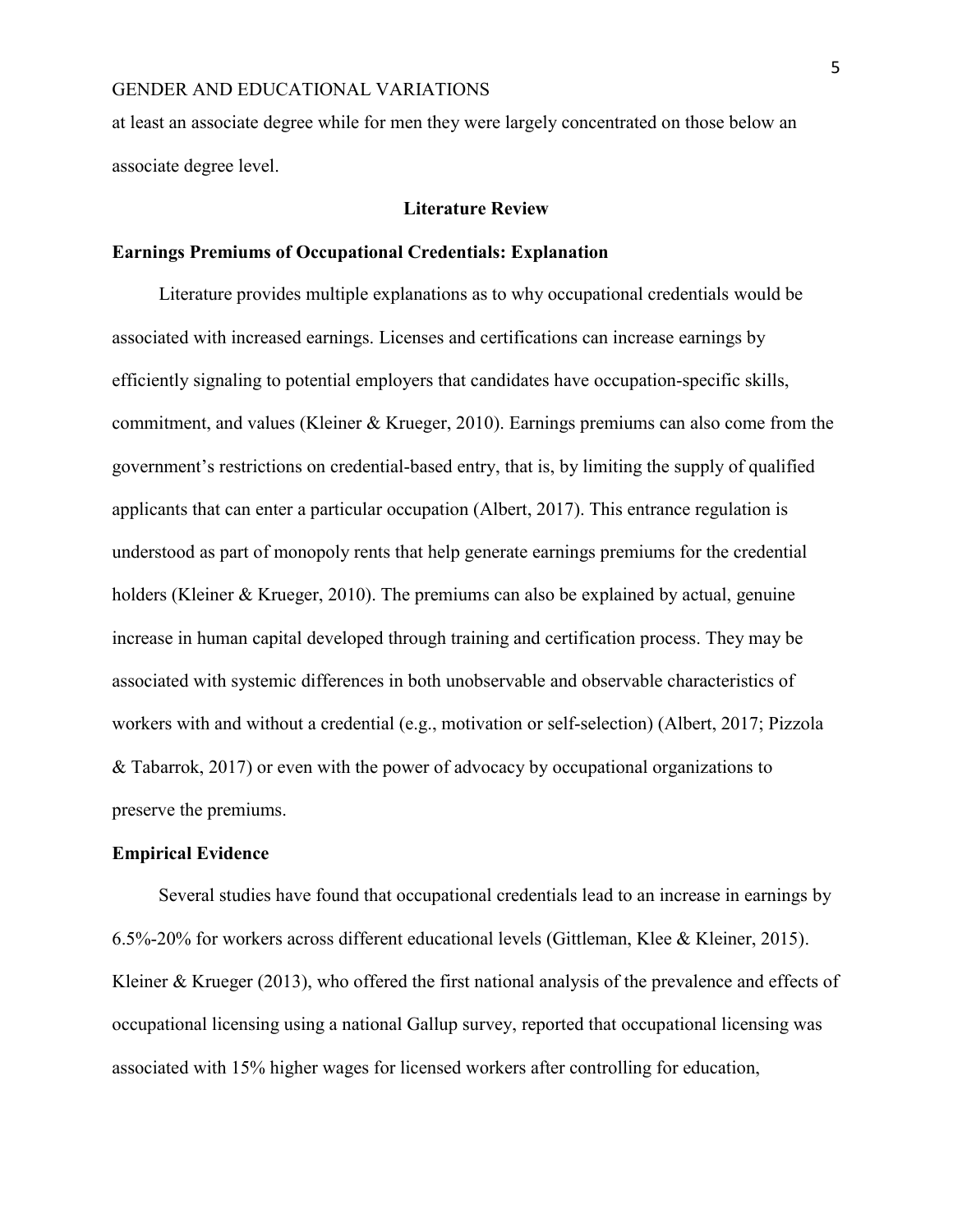experience, gender, union affiliation, and sector of employment. The result was nearly equivalent to the 13-14% wage premiums related to union affiliation and surprisingly robust regardless of occupational controls. In 2013, Kleiner and Krueger used a random digit dialing telephone survey and found that occupational licensing was associated with an 18% wage premium while certification was related to a much lower premium of 8%. In the study by Albert (2017) who used the Educational Longitudinal Study of Young Adults, occupational certifications were associated with 18.3% increases in annual earnings even after controlling for background characteristics (race/ethnicity, English use at home, etc.), motivation, efforts and persistence, career stability, number of weeks worked, average weekly work hours, and occupation. Gittleman, Klee & Kleiner (2015), who separated licensed workers from certified workers using data from the wave 13 topical module of the Survey of Income and Program Participation, found that licensed workers earned approximately 6.2 % higher wages on average than unlicensed and uncertified workers. Similarly, certified workers earned 7.3% higher wages on average than unlicensed and uncertified workers (Gittleman, Klee & Kleiner, 2015). In general, studies discussed above tested the effects of occupational credentials on earnings or wages with OLS regression models or series of nested regression models using a sample of workers with occupational controls. They commonly found the results robust regardless of occupational controls (i.e., no occupational controls, 2- or 3-digit occupation fixed effects) (e.g., Albert, 2017; Kleiner, 2010; Gittleman, Klee, & Kleiner, 2015).

 A few studies that focused on specific occupations - massage therapists, funeral service directors, cosmetologists and barbers, dentists and dental hygienist - also documented similar ranges of earnings premiums associated with occupational credential holding. Using 10 years of data from the American Community Survey for 2000-2009, Thornton and Timmons (2013)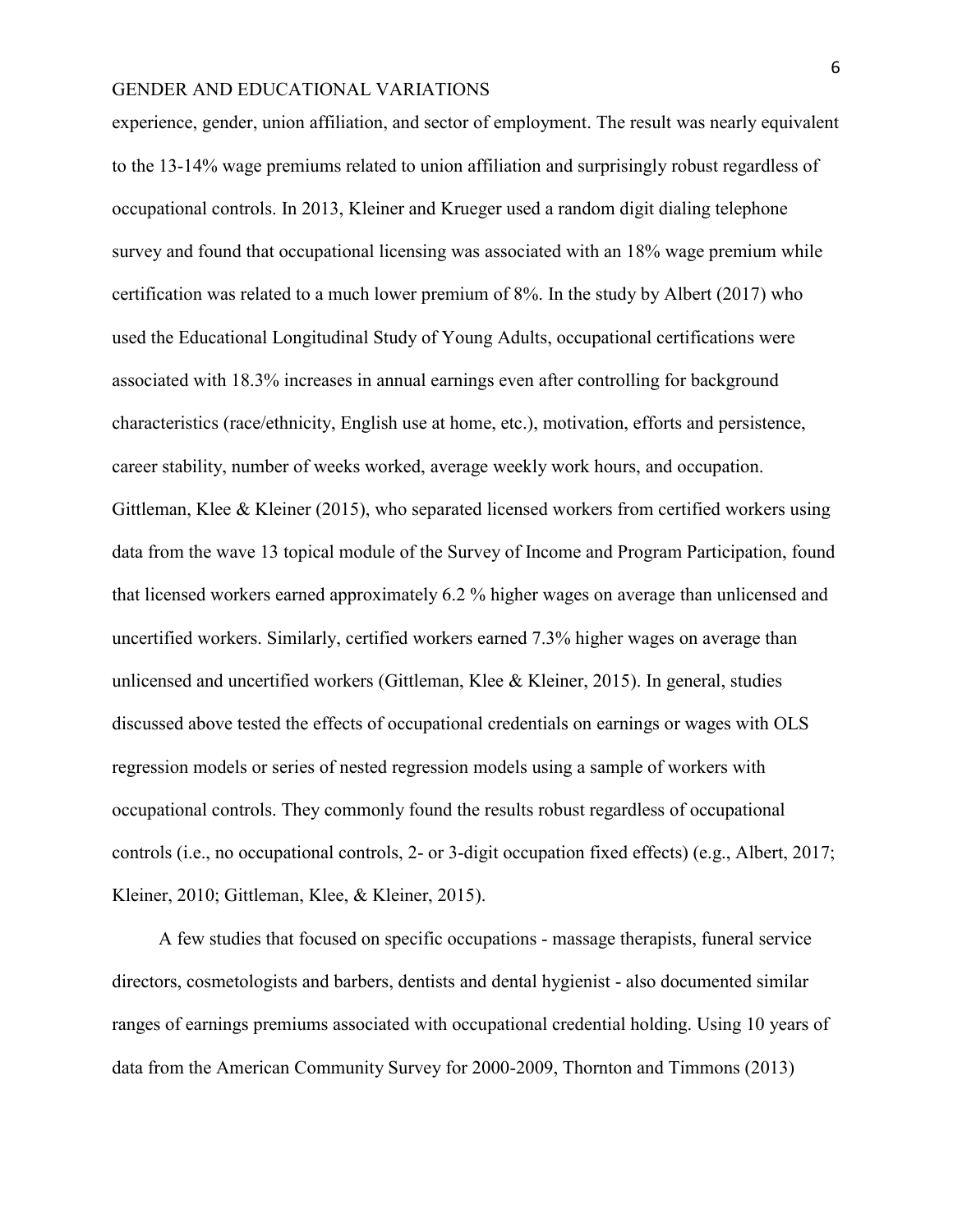showed that changes in licensing legislation of massage therapists in 10 states were associated with an earnings premium of 15% after controlling for demographic characteristics. Pizzola & Tabarrok (2017) made use of the natural experiment of occupational de-icensing in the funeral services industry in Colorado in 1983 by comparing wages in Colorado's funeral services industry to wages in the funeral services industry in the rest of the United States using Difference-in-Difference (DD) and Difference-in-Difference-in-Difference (DD) models. They found that occupational licensing brought about a wage premium of 11-12% in the funeral services industry. Kleiner and Park (2010) also showed that state licensing regulations can increase dental hygienists' wages by about 10% by allowing them to work independently of dentists.

#### **Variations by Gender and Education**

Although evidence implies that the earnings premiums of occupational licenses and certifications would be distributed unevenly across gender as well as education, few studies have examined them empirically. Despite women's advancement in the labor market, occupational gender segregation has been persistent and is most pronounced for workers without a bachelor's degree (Hegewisch & Hartmann, 2014). As briefly stated above, middle-skilled women with occupational credentials tend to work in allied healthcare service, basic office work, and cosmetology while their male counterparts work in more lucrative fields as mechanics, construction, electronics, transportation, HVAC, and refrigeration (Carnevale, Rose & Hanson, 2013). To the best of our knowledge, no research has investigated whether this existing gender segregation in occupations is reflected in a gender variation in earnings premium of occupational licenses and certifications (Blau, & Kahn, 2017).

Similarly, there seems little evidence on educational variations in earnings premiums of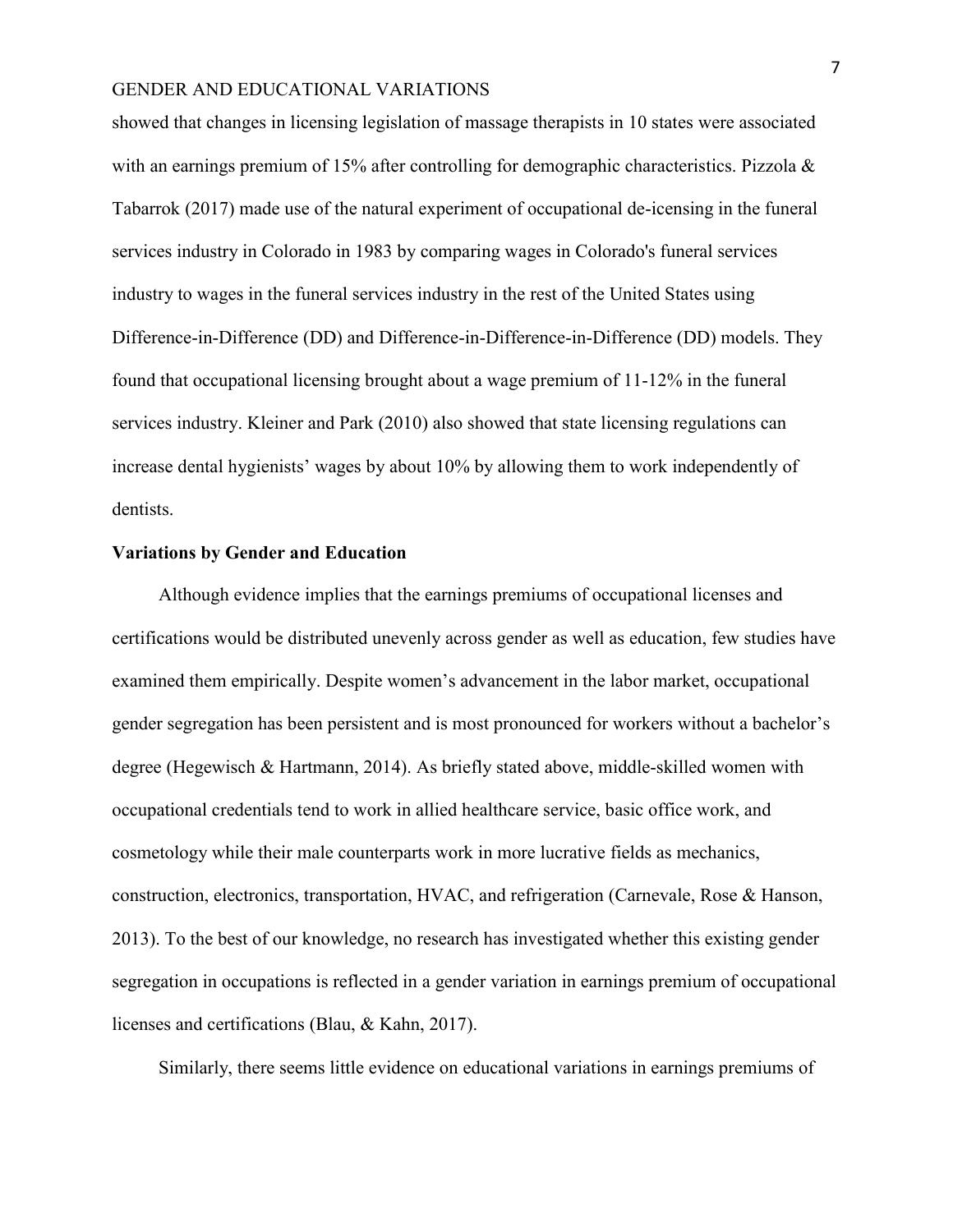occupational credentials. According to Ewert and Kominski (2014), the median weekly earnings of adults with less than a high school diploma who held an occupational credential was about 25% higher than the earnings of adults with the same level of education who did not obtain any credential (\$620 vs. \$498). College graduates with the credentials, on the other hand, earned only 4% more than those without credentials (\$1,296 vs. \$1,242) (Bureau of Labor Statistics, 2017)1. Findings from a multivariate analysis, however, suggest that the wage premium of license is actually greater for occupations that require a higher education (Kleiner, 2000). Low education occupations, for example, such as cosmetologists and barbers receive a smaller wage premium (or no wage gains at all) than dentists, whose were estimated to reap more than 30% increase in hourly wages due to a license (Kleiner, 2000). The present study furthers this line of inquiry to assess the extent to which the earnings premiums of credentials differ by education for each gender.

#### **Methods**

#### **Data and Sample**

 $\overline{a}$ 

This study used the wave 13 core and topical module data files of the 2008 Survey of Income and Program Participation (SIPP). SIPP is a nationally representative longitudinal survey of individuals aged 15 years and older, conducted by the U.S. Census Bureau. The core data file contains information on the survey respondents' income, employment history, program participation, and demographics (e.g., citizenship, nativity, language proficiency). The topical module of wave 13 contains detailed information on the professional certifications, licenses, and educational certificates, along with demographic information that referred to the year 2012. The core and topical module data files were merged to include all demographic variables important

<sup>1</sup> Table 6 at [https://www.bls.gov/cps/certifications-and-licenses.htm#highlights\)](https://www.bls.gov/cps/certifications-and-licenses.htm#highlights)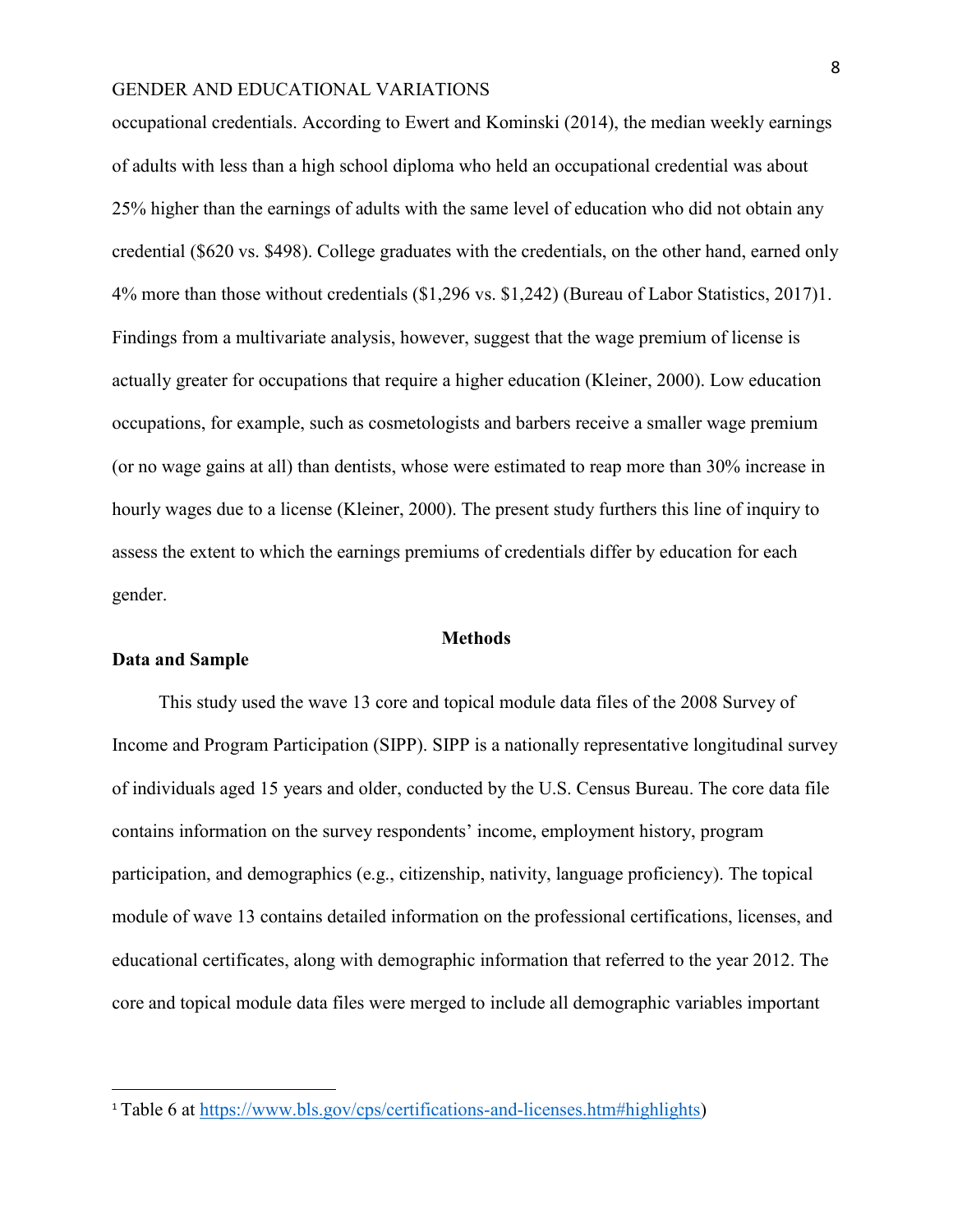for labor market outcomes. SIPP is indeed the first national survey to collect detailed information on credential attainment. Its large sample makes it possible to compare the relative advantages of occupational credentials across diverse demographic groups including the lowest educated. Nevertheless, one drawback of the data file is that the topical module does not include information on the date or year that participants received their occupational credentials, making it difficult to take advantage of its longitudinal design in estimating the labor market effects on the credentials. Due to this limitation, we resort to cross-sectional analyses to answer our research questions. We assume that the occupational credential was obtained before the participant secured her current job. Another important limitation is that the data files do not permit the linkage of an individuals' occupational credential with their current job. Although the topical module data file has information on the credential requirement of respondents' jobs, there is no way to ascertain which job, among multiple job holders, required the occupational credential (a very small percentage of SIPP held multiple jobs). To address this issue, individuals who held multiple jobs were excluded from this study. Following previous studies that confined their samples to adults with jobs and earnings, this study included workers aged 25-64 years, with valid information about their most recent license or certification. We further placed many restrictions on our sample in order to estimate the effects of credentials on monthly earnings while avoiding potential measurement errors in all the variables as much as possible. For the sample restriction, we excluded individuals who were (1) former armed force or married but spouses were absent, (2) whose gross pay and hours of work were imputed; (3) in farming, fishing, and forestry industries; (6) business owners; (7) who reported irregular hours of work; and (8) who reported positive work hours but no earnings (about n=300). We derived at 14,852 employees, 7,369 women, and 7,483 men, for our final analytic sample.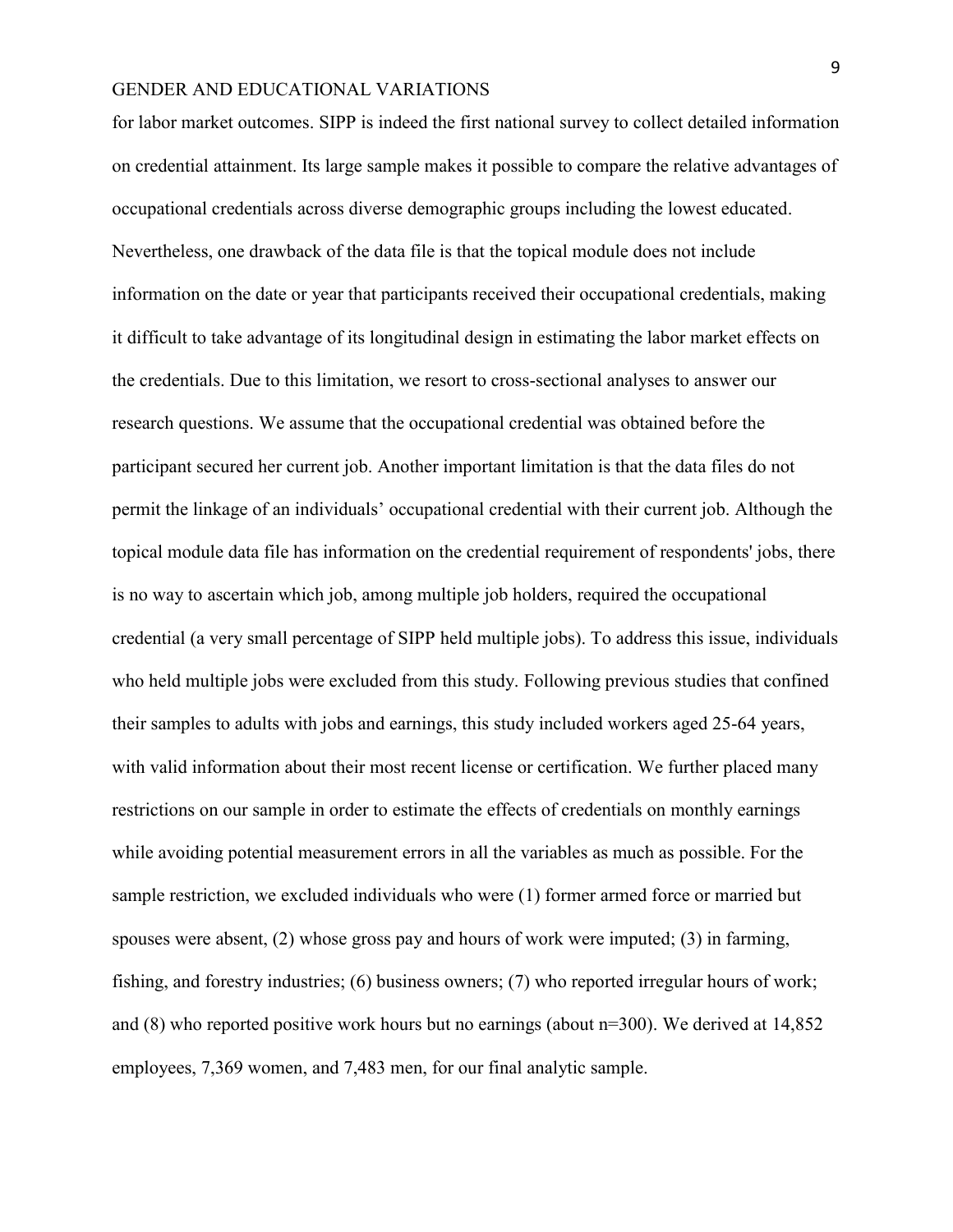#### **Variables and Measures**

 $\overline{a}$ 

The main independent variable of this study was license and certification. Because SIPP topical module variable of occupational credential does not distinguish license from certification, we adopted the approach used by Gittleman, Klee, & Kleiner (2014) and assumed that the credential was a license if it was issued by a federal, state, or local government and a certification, if it was issued by a private agency<sup>2</sup>. The dependent variable in this study was monthly gross earnings, log-transformed to correct for this skewness. Unlike most previous studies reviewed above that used hourly wage rates, we chose the monthly gross earnings as the dependent variable, while controlling for weekly hours of work that would affect the amount of earning. Because SIPP provides hourly wage rates only for hourly wage earners, we would have to estimate hourly wage rates for salary earners, which would introduce unknown errors.

 Control variables included a variety of demographic and employment characteristics that could potentially influence an individual's monthly earnings. These include four race/ethnicity categories (White, African American, Hispanics, and other races), six levels of educational attainment (less than high school or GED, high school graduate, some college course but no degree, an associate degree, bachelor's degree, master's degree or more), three marital status categories (currently married, previously married, and never married), number of children (none, one, two, and at least three), immigration and citizenship status (U.S.-born citizen, naturalized citizen, and noncitizen), English proficiency (native, fluent, and not fluent), eleven occupational categories (professional, management, professional, service, protective, food, building, personal, sales, office, production, and transportation), regions of residence (Northeast, Midwest, west, and

 $2$  This approach may bring in measurement errors if workers have both a license and a certification (Gittleman, Klee, & Kleiner, 2014).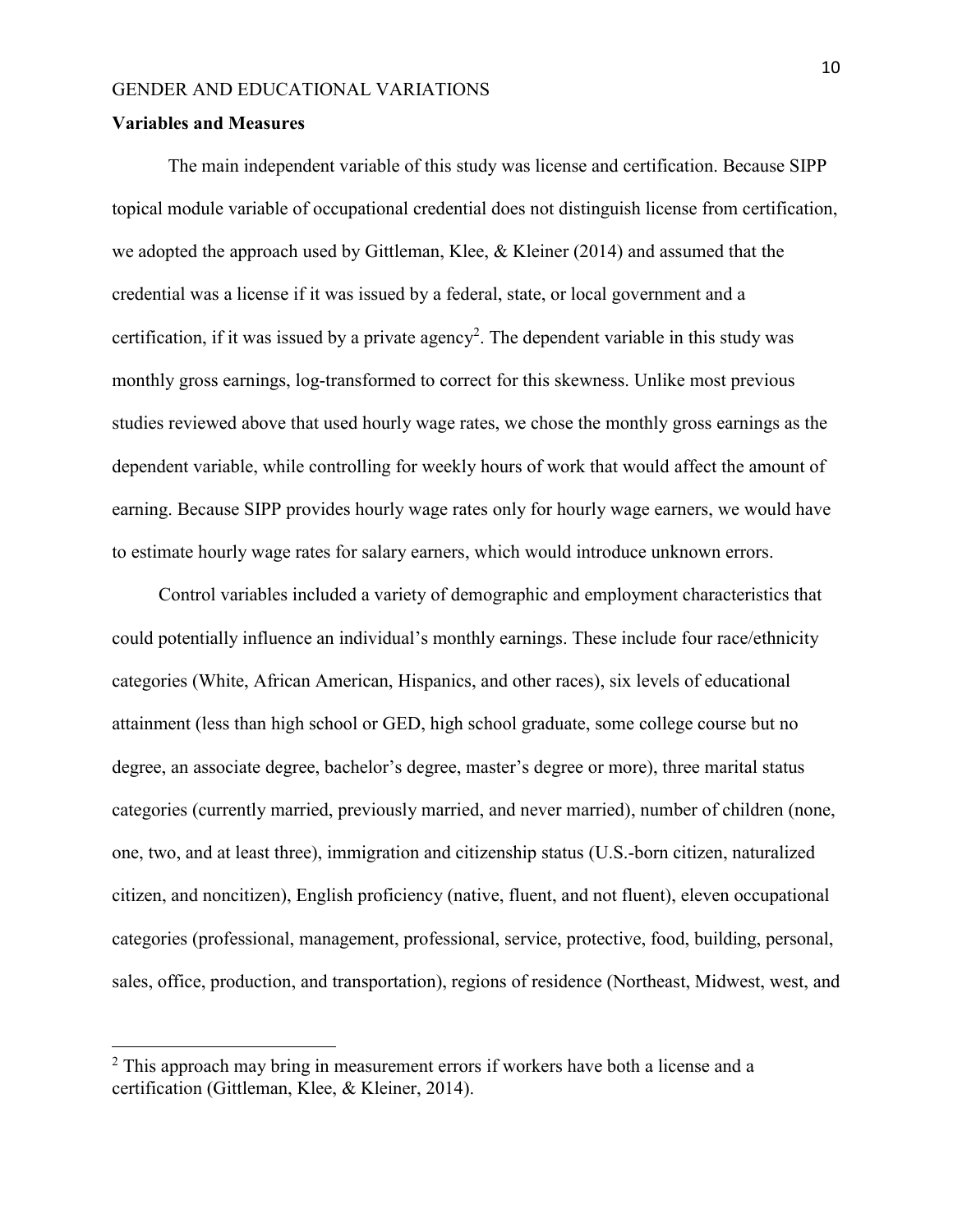south), and union membership.

#### **Statistical Analyses**

This study examined the effects of license and certification holding on employee's monthly gross earnings and how the effects vary by gender and educational attainment. The analysis first observes the prevalence of license and certification by educational attainment, women, and men separately, and then compares the demographic characteristics of those with and without a credential to detect any differences in the demographic characteristics between the groups that may explain the earnings premiums of a credential.

A series of Ordinary Least Squared regression (OLS) regression analyses were conducted to answer the research questions following previous studies by Kleiner (2000, 2010, 2013) and Albert (2017). The first OLS regression model tested the earnings premiums of license and certification with the basic human capital model that included educational attainment, gender, age, union membership, weekly hours of work, and eleven occupational categories. This *Base Model* was extended in an *Interaction Model* that added two interaction terms - female by license and female by certification - to examine if the effects of credential holding on earnings differ by gender. The last model, termed a *Full Model*, added to the *Interaction Model* other demographic characteristics such as race/ethnicity, immigration, and citizenship status, English proficiency, work-limiting disabilities, marital status, number of children, and region of residence that may affect earnings. The *Full Model* was intended to examine the extent to which each gender's earnings premiums of licenses and certifications can be explained away by important demographic characteristics that some previous research did not include.

The second research question, educational variations in earnings premiums, was tested for men and women separately to control for occupations segregated by gender especially for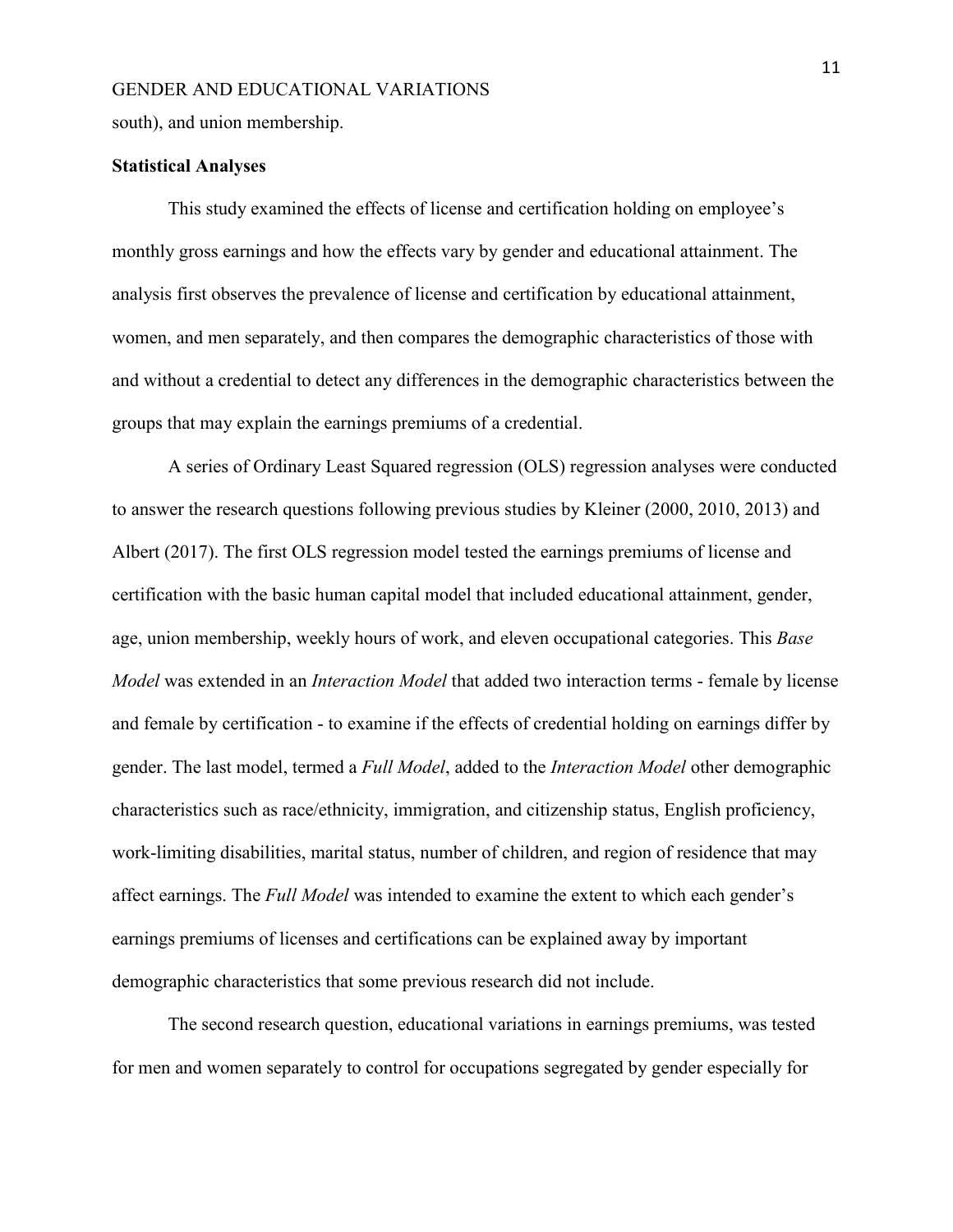those without a postsecondary degree. The same series of *Base*, *Interaction*, and *Full Models* were repeated for each gender, and the *Interaction Model* was used to examine if and how much the earnings premium of license and certification vary by educational attainment for each gender.

#### **Findings**

#### **Prevalence of Credential Holding**

 Table 1 indicates that 19.45% and 7.96% of our analytic sample held a license and a certification in 2012. In general, the percentage holding a license or a certification increased with more years of education. While only 6.25% of adults with less than a high school education or a GED held a license, more than 38% of adults with at least a master's degree had a license. Nearly 84% and 67% of the sample reported that their licenses and certifications were required for their jobs.

#### [Insert Table 1 About Here]

 Overall a higher percentage of women than men held a license (23.11% vs. 16.10%), although at a high school or some college level slightly more men than women had a license. The gender gap was obvious among adults with at least an associate or higher degree, and the gender gap increases with an increase in education. Among those with a bachelor's degree, for example, the percentage point difference between women and men was 12 (29.11% vs. 16.84%), and for those with at least a master's degree, the difference increased to almost 17 (46.31% for women vs. 29.43% for men). This finding was consistent with the findings of the SIPP analyses reported by Ewert & Kominski (2014). As for certification, slightly higher percentages of men than women (7.04% for women vs. 8.79% for men) had the credential across all educational levels, except at the masters' degree or above.

Prevalent occupations for each gender were examined although not presented in a table.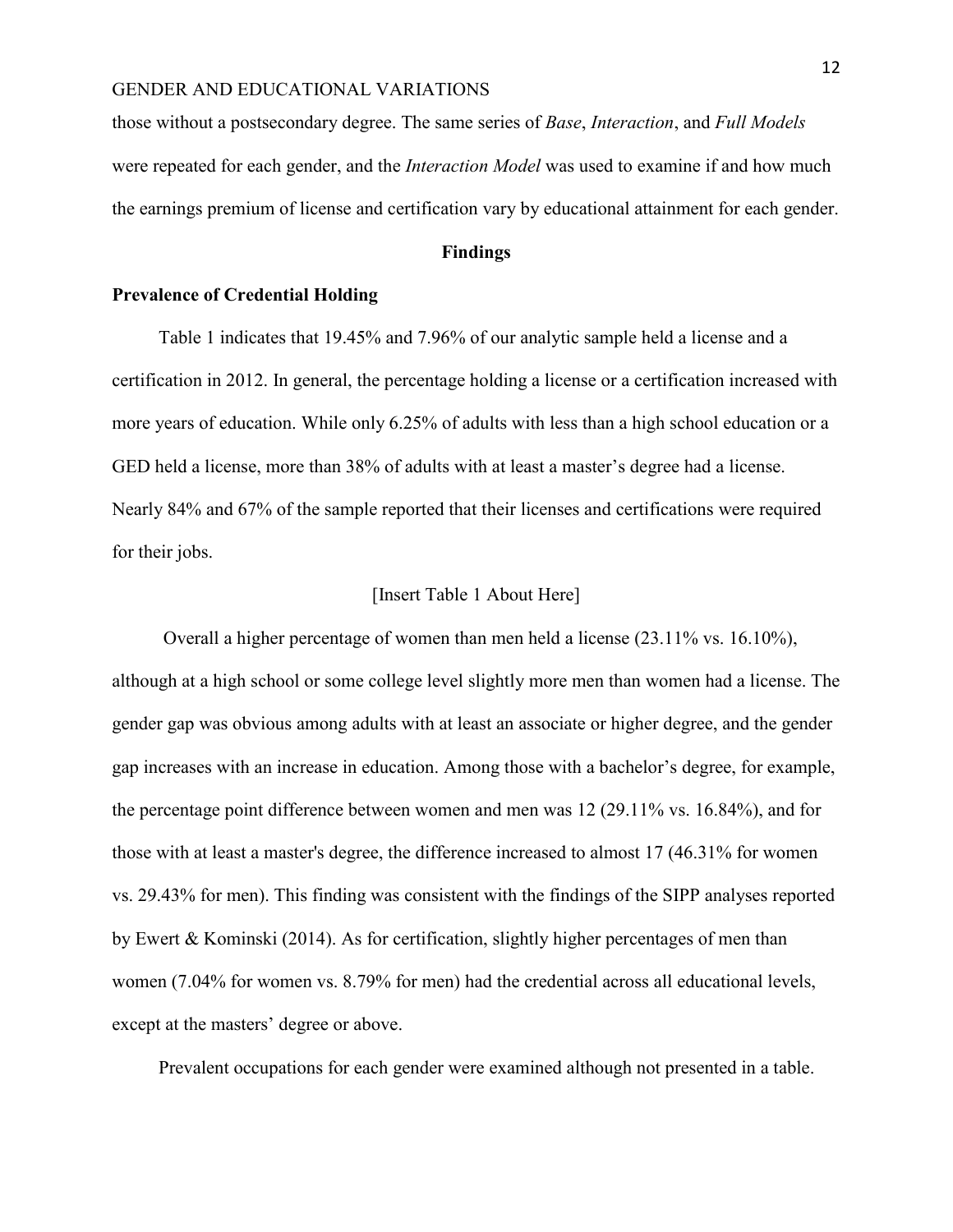Women with any occupational credentials across all educations predominantly held health care and educational occupations; health care service jobs were more popular at the sub-baccalaureate level and teaching professionals were more prevalent among women with at least a bachelor's degree. Men with credentials appeared to hold more variety of jobs across all educations. The occupations ranged from those in transportation, logistics, and machinery, mechanic/technician, teachers, to lawyers and physicians. At the sub-baccalaureate level particularly, popular occupations for women included teacher assistants, nursing, psychiatric and home health aides, medical assistants, and other healthcare support occupations, cooks, maids, and housekeeping cleaners, and personal and home care aides. The compatible occupations for men included cooks, janitors, and building cleaners, ground maintenance workers, first-line supervisors/managers or retail sales workers, carpenters, construction laborers, driver or sales workers and truck drivers, and laborers and freight, stock, and material movers. As briefly mentioned above, occupational gender segregation appears to be clearly pronounced among adults without a postsecondary degree.

#### **Sample Characteristics**

Compared to adults without any credential or a certification, those with a license were represented by some of the most advantageous sociodemographic characteristics for both men and women: largest shares of White, U.S.-born citizens, native English speakers, in professional occupations, and with the highest median monthly earnings. More than 74% of women and 77% of men with a license were White, compared to 63-4% of those without any credential. And 90% of both genders with a license were U.S. born citizens while the percentages were 84% for women and 80% for men among those without any credential. Most of all, as high as 60.4% of licensed women had a professional occupation, a much higher than 30% for licensed men. As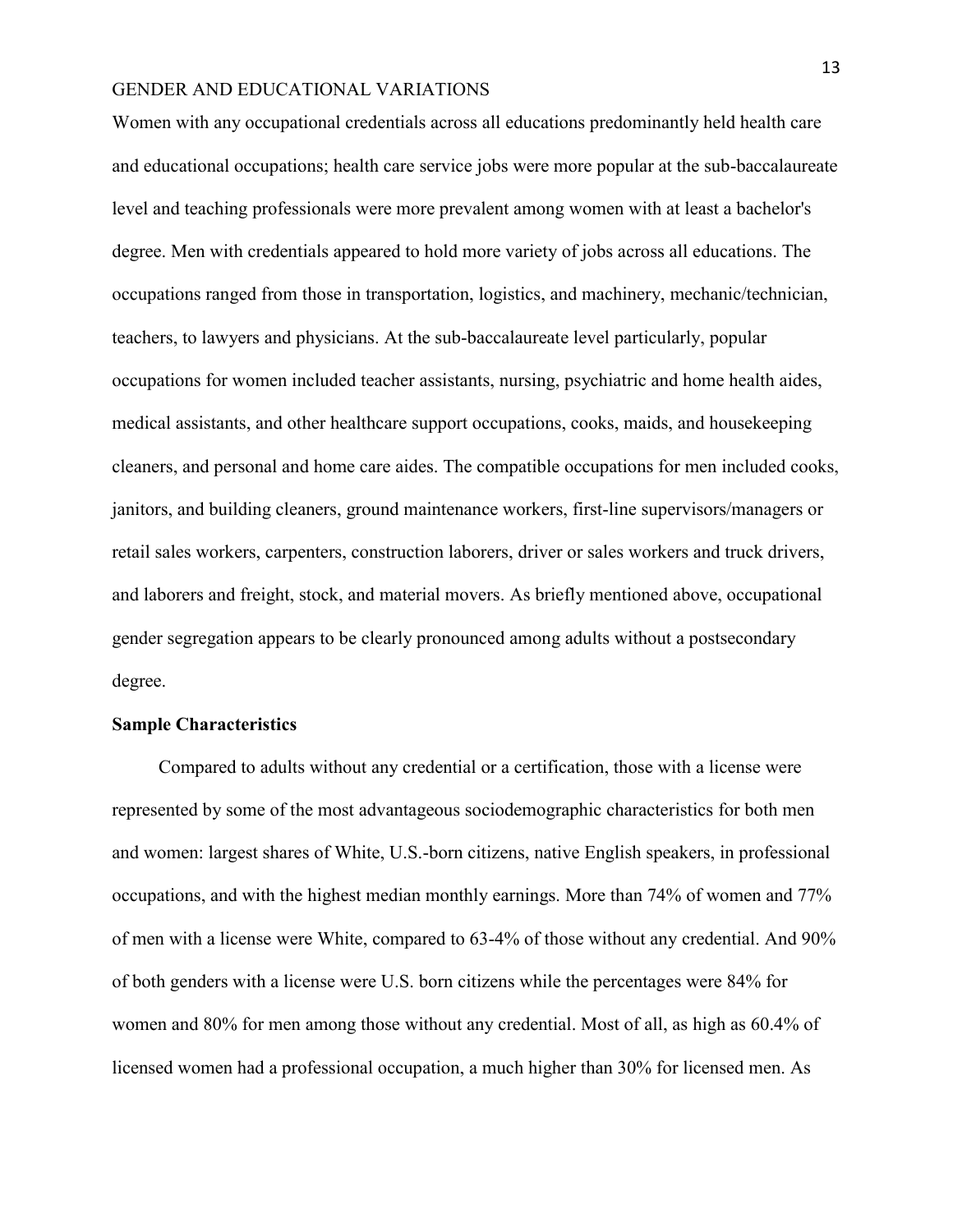Table 2 presents, the distributions of demographic characteristics of adults with a certification fell in between those of adults without any credential and with a license.

#### [Insert Table 2 About Here]

There were clear differences in the median monthly earnings by credential holding for both genders. Women without any credential had a median of \$2,500, much lower than \$3,333 and \$3,750 for those with a certification and a license, respectively. Similarly, men without any credential had a median of \$3,464, again much lower than the medians of \$4,583 and \$4,175 for men with a license and a certification, respectively.

#### **Gender Variations in Earnings Premiums of Credentials**

 Before testing for the gender and credential interaction, the *Base Model* tested the earnings premiums of credentials for the entire analytic sample first controlling for educational attainment, age, union membership, weekly hours of work, and eleven occupational categories. As shown in the second column of Table 3, license- and certification-holding was associated with increases in earnings by  $5.9\%$  ( $p<0.001$ ) and  $10.3\%$  ( $p<0.001$ ) respectively controlling for gender, education, union membership, weekly work hours, age, and occupations. Similar to findings from previous studies, union membership was associated with about a 16% increase in earnings for all, and this effect was larger than the effects of occupational credentials. The *Base Model* explained about 54.65% in the variance of log monthly gross earnings.

#### [Insert Table 3 About Here]

The *Interaction Model* presented in the third column of Table 3 shows that the above finding from the *Base Model* masks an important gender variation in the effects of licenses and certifications on monthly earnings. License-holding was associated with a  $3.4\%$  (p<0.05) increase in monthly earnings for men, and for women, the increase was significantly more at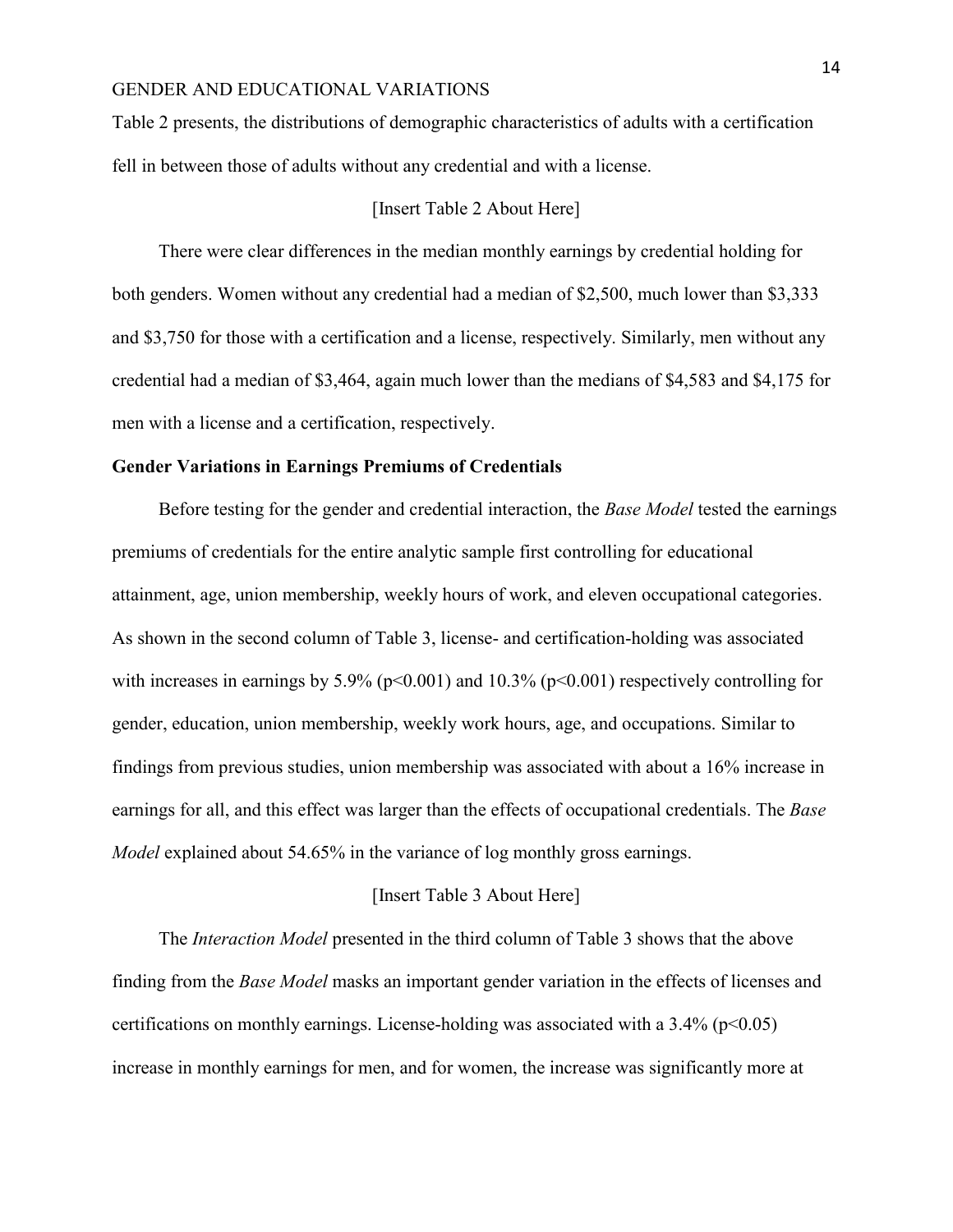8.1%. Certification-holding was associated with an 8.6% increase in monthly earnings for men and a 12.4% increase for women, but the gender difference was insignificant.

 When the *Full Model* introduced additional demographic controls for age, race/ethnicity, marital status, number of children, immigration/citizenship, English proficiency, and disability, and the region of residence, license-related earnings premium for men was reduced to 2.3% and became non-significant. For women, the premiums associated with license-holding, however, was significantly greater and sizable at  $7.0\%$  ( $p<0.05$ ). The premiums related to certificationholding shrank to  $6.8\%$  (p<.001) for men and not significantly different for women. These findings, when considered along with those from the *Base Model*, indicate that the significant earnings premiums of license-holding were in fact largely concentrated on women rather than on men. This was not necessarily the case for certification-holding.

#### **Educational Variations in Earnings Premiums of Credentials for Each Gender**

 The *Base Models* ran separately for women and men confirmed the findings from the *Interaction Model* discussed above that for women, license holding was associated with a 9.6% increase ( $p<0.001$ ) and certification holding with a 13.1% increase ( $p<0.01$ ) in earnings. For men, license-holding was not significantly associated with an earnings increase but certification was associated with 7.9% in earnings increase( $p$ <.001).

#### [Insert Table 4 About Here]

 The results of *Interaction* clearly show that earnings premium related to license-holding varied by educational attainment. For women, holding a license at an Associate degree level was associated with as much as a  $25.2\%$  increase in monthly earnings ( $p<001$ ) and at a bachelor's degree level, with an 11.2% increase (p<.10). In the *Full Model* that controlled for demographic characteristics, the premiums remained nearly the same at 24.7% for associate degree holders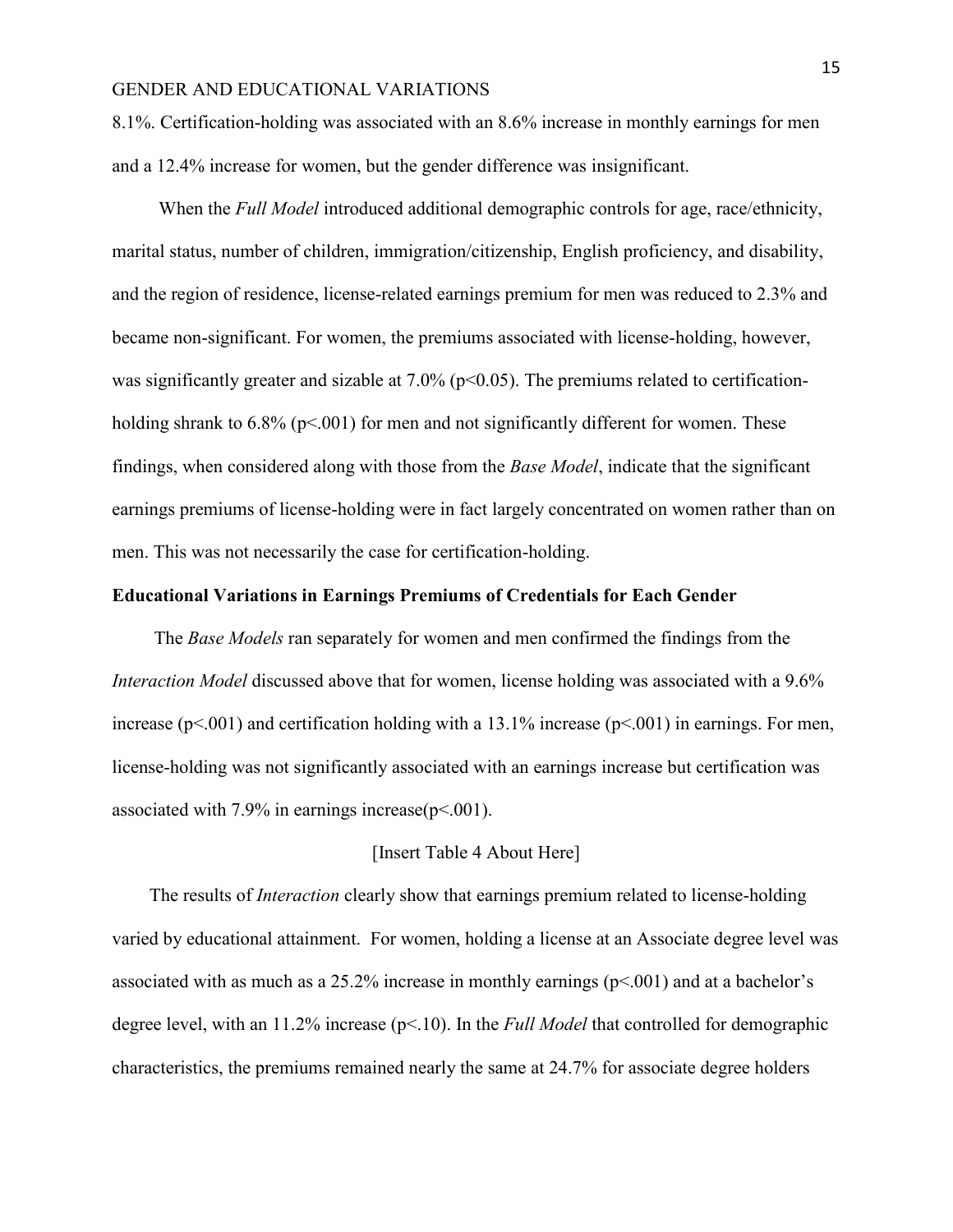and 11.8% for bachelor's degree holders. For women license holding was not associated with significant earnings premiums at other educational levels. Interestingly, certification-holding was associated with a large earnings premium (a 17.2% increase in earning) only for those with at least a master's degree*.* An important finding from these models was that for women earnings premiums related to credential holding was mostly concentrated on those with a postsecondary degree (i.e., at the associate degrees or beyond), as speculated above in the review of prior studies.

 On the contrary, for men license-holding was associated with significant earnings increases only for those with up to an associate degree. The premium was 17.7% (=23.4%-5.7%) for those without a high school degree; 8.6% for those with a high school degree; 5% with some college coursework without a degree, and 10.8% with an associate degree. License holding did not have any significant earnings premium for men with a 4-year college degree or more in the *Interaction Model*. When demographic characteristics were added to the *Full Model*, the earnings premium associated with a license remained significant only for men with less than a high school diploma (a 14% increase in earning) and for those with an associate degree (a 10% increase in earning). Similar results were found for certification-holding among men; certification holding was significantly related to earnings premiums for men only at a high school graduation level. The overall observation was that the earnings premium associated with credential holding for men was concentrated on those without a four-year college degree, particularly on those without a high school diploma and those with an associate degree.

#### **Conclusions & Implications**

 This study confirmed findings from previous studies that occupational credentials were associated with earnings premiums. It also extended the literature by revealing that significant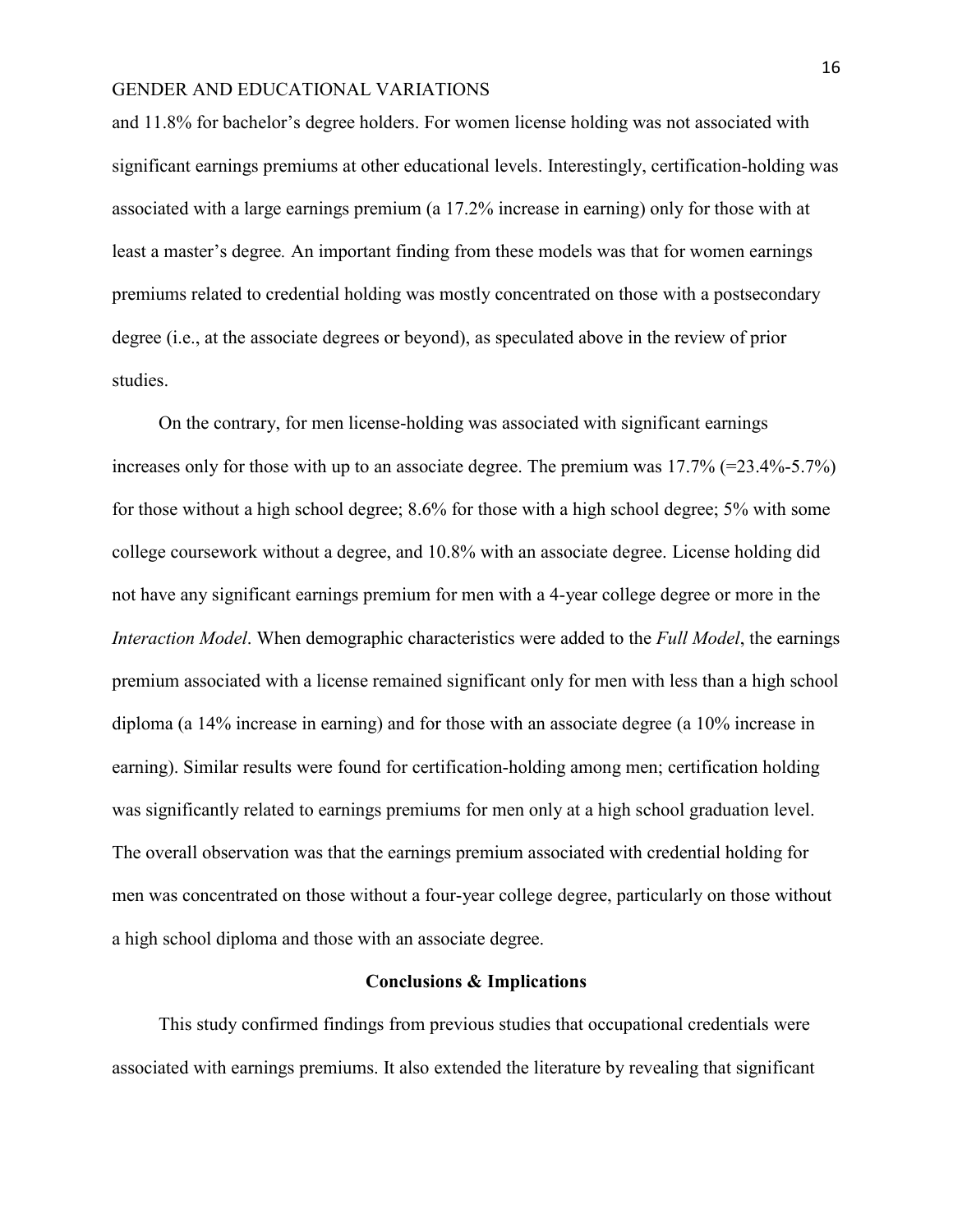earnings premiums of license-holding were in fact largely concentrated on women rather than on men. This was, however, not necessarily the case for certification-holding. The other important finding of this study was that for women earnings premiums related to credential-holding was mostly concentrated on those with at least an associate degree while for men they were largely concentrated on those below an associate degree level. In case of certification, significant earnings premium existed only for those with at least a master's degree for women and only at a high school degree for men. These findings were from multivariate analyses that controlled for eleven major occupational categories, union membership, weekly work hours, and a range of demographic factors including age, race/ethnicity, marital status, number of children, immigration/citizenship status, English proficiency, disability, and the region of residence. They were, in general, in line with the descriptive findings that women were more likely to hold licenses than men and that men without a postsecondary education were more likely to obtain a license whereas women with a postsecondary education were more likely to have a license.

 Findings of this study have important policy implications. The fact the significant educational variations in the economic effects of occupational credentials for each gender suggests that the federal workforce development policy that promotes occupational credentialing for adults without a postsecondary education is more likely to be effective for men than for women. Federal workforce programs need different programs for men and women if both genders are to benefit from occupational credentials. These programs either need to devise strategies to enable women to enter male-dominated occupations at the sub-baccalaureate level or they must aid women in obtaining (at least) an associate degree if they are to benefit from obtaining an occupational credential.

The results of this study need to be considered in light of its limitations. Examining the net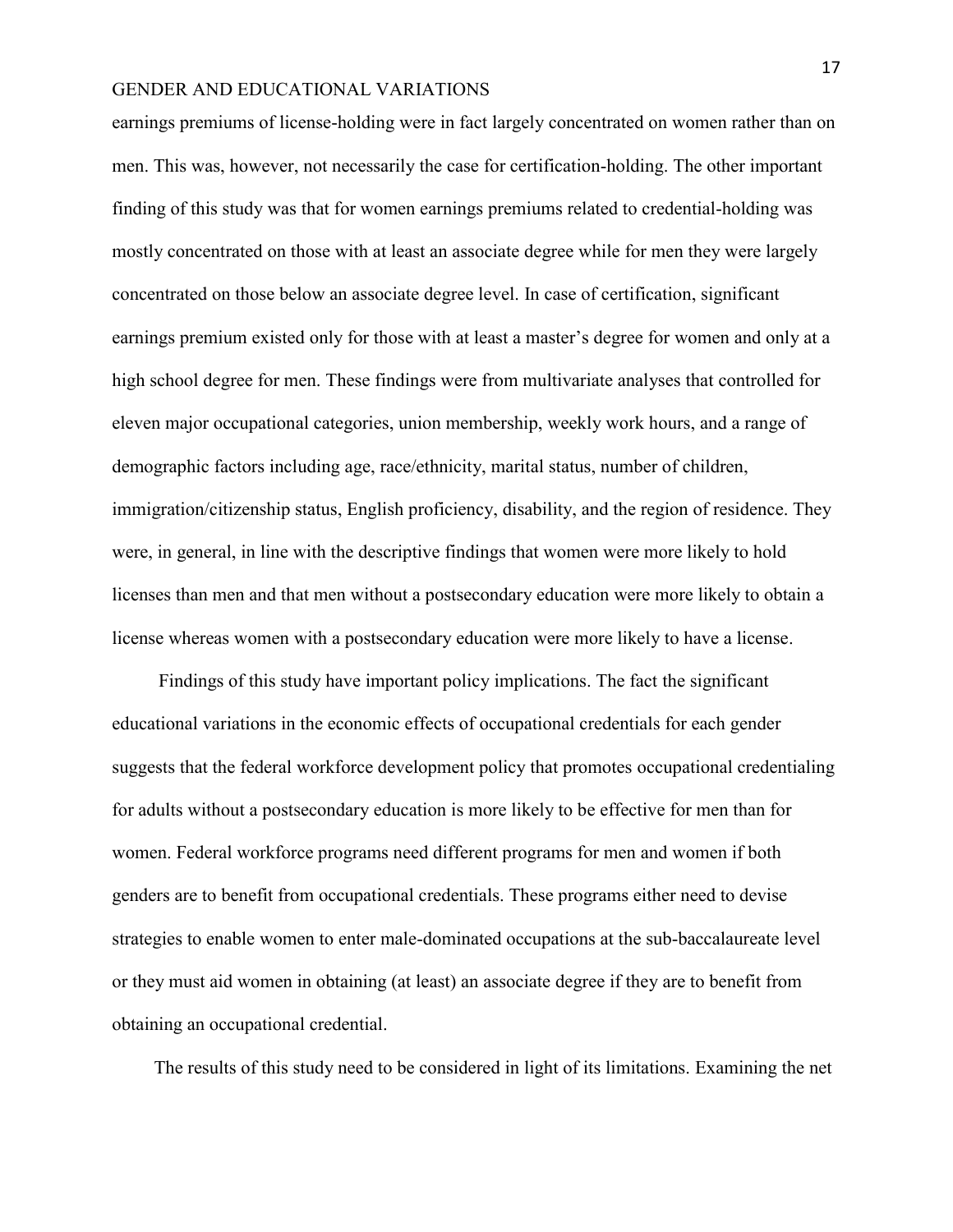effect of certification or license is challenging because people of certain attributes and characteristics are selected into the credential holding group and credentials are more common in some occupations than others. The analysis could not tease out the effects of selection into credentials as it could not control for unobservable personal attributes and characteristics that might have influenced selection. Another limitation of this study was that because SIPP data files did not permit linking individuals' occupational credential with their current job, the extent to which their earnings were due to their occupational credentials was unclear. In the coming years, the SIPP can enable the linkage of occupational credentials and current jobs and collect more detailed information on credentials to aid future research on this important topic.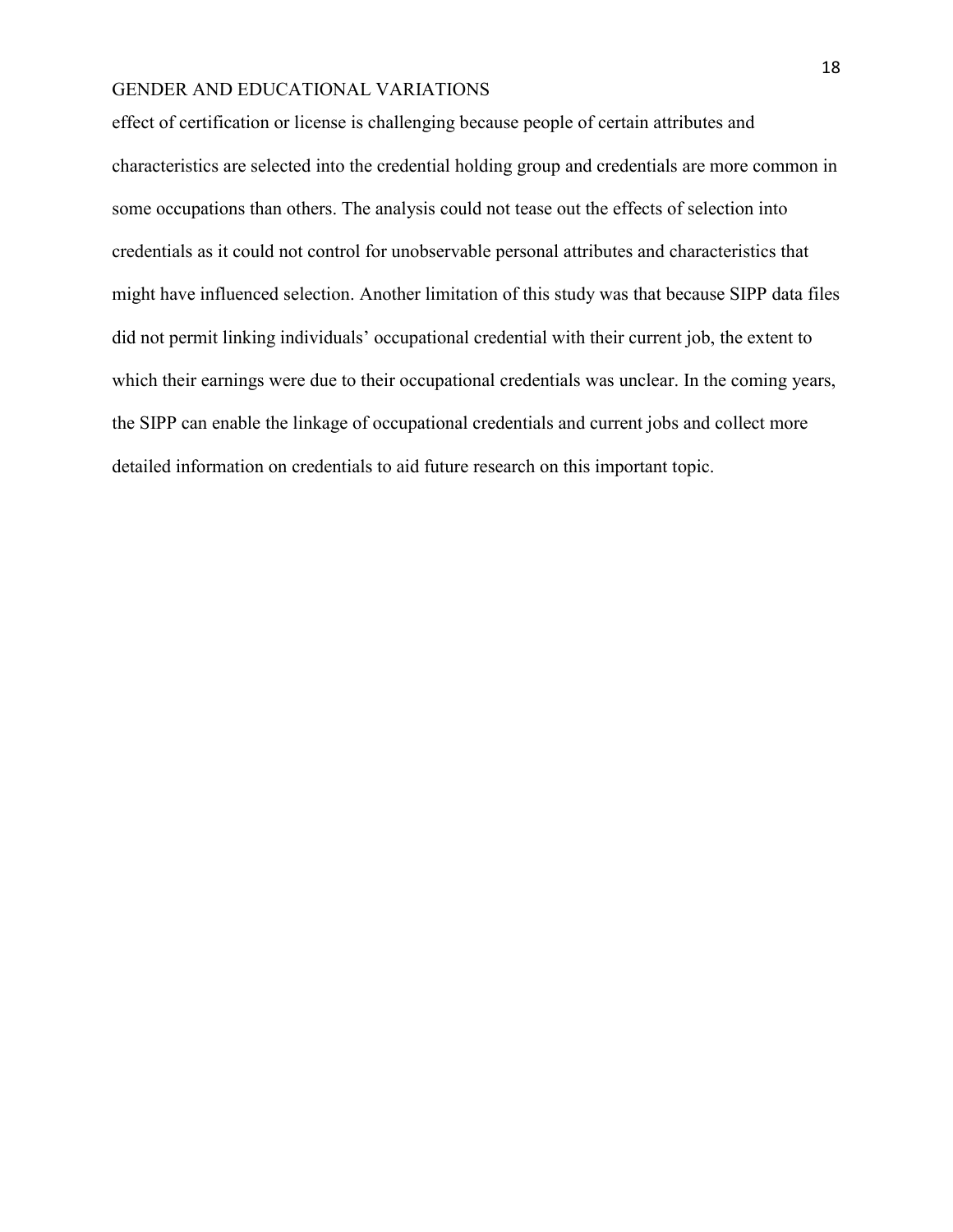#### **References**

- Albert, K. (2017). The certification earnings premium: An examination of young workers. *Social Science Research*, 63, 138-149.
- Balu, F.D., Kahn, L. M. (2017). The gender wage gap: Extent, trends, and explanations. *Journal of Economic Literature*, 55(3), 789-865.
- Bureau of Labor Statistics (2016). *2016 data on Certifications and Licenses*. National Bureau of Labor Statistics. Retrieved from<https://www.bls.gov/cps/certifications-and-licenses.htm>

Carnevale, A. P., Rose, S. J., & Hanson, A. R. (2013). *Certificates: Gateway to gainful employment and college degrees*. Center on Education and the Workforce, Georgetown: Washington, D.C. Retrieved from

<https://repository.library.georgetown.edu/handle/10822/559297>

- Ewert, S., & Kominski, R. (2014). *Measuring alternative educational credentials: 2012*. Current Population Reports Series P70-138. Washington, DC: US Census Bureau.
- Gittleman, M., Klee, M. A., & Kleiner, M. M. (2015). *Analyzing the labor market outcomes of occupational licensing* (No. w20961). National Bureau of Economic Research. Retrieved from<http://www.nber.org/papers/w20961>
- Hegewisch, A., & Hartmann, H. (2014). *Occupational segregation and the gender wage gap: A job half done*. Washington, DC: Institute for Women's Policy Research. Retrieved from [https://digitalcommons.ilr.cornell.edu/cgi/viewcontent.cgi?article=2593&context=key\\_w](https://digitalcommons.ilr.cornell.edu/cgi/viewcontent.cgi?article=2593&context=key_workplace) [orkplace](https://digitalcommons.ilr.cornell.edu/cgi/viewcontent.cgi?article=2593&context=key_workplace)
- Kleiner, M. (2000). Occupational licensing. *Journal of Economic Perspectives*, *14*(4), 189–202.
- Kleiner, M. M., & Park, K. W. (2010). Battles among licensed occupations: Analyzing government regulations on labor market outcomes for dentists and hygienists. NBER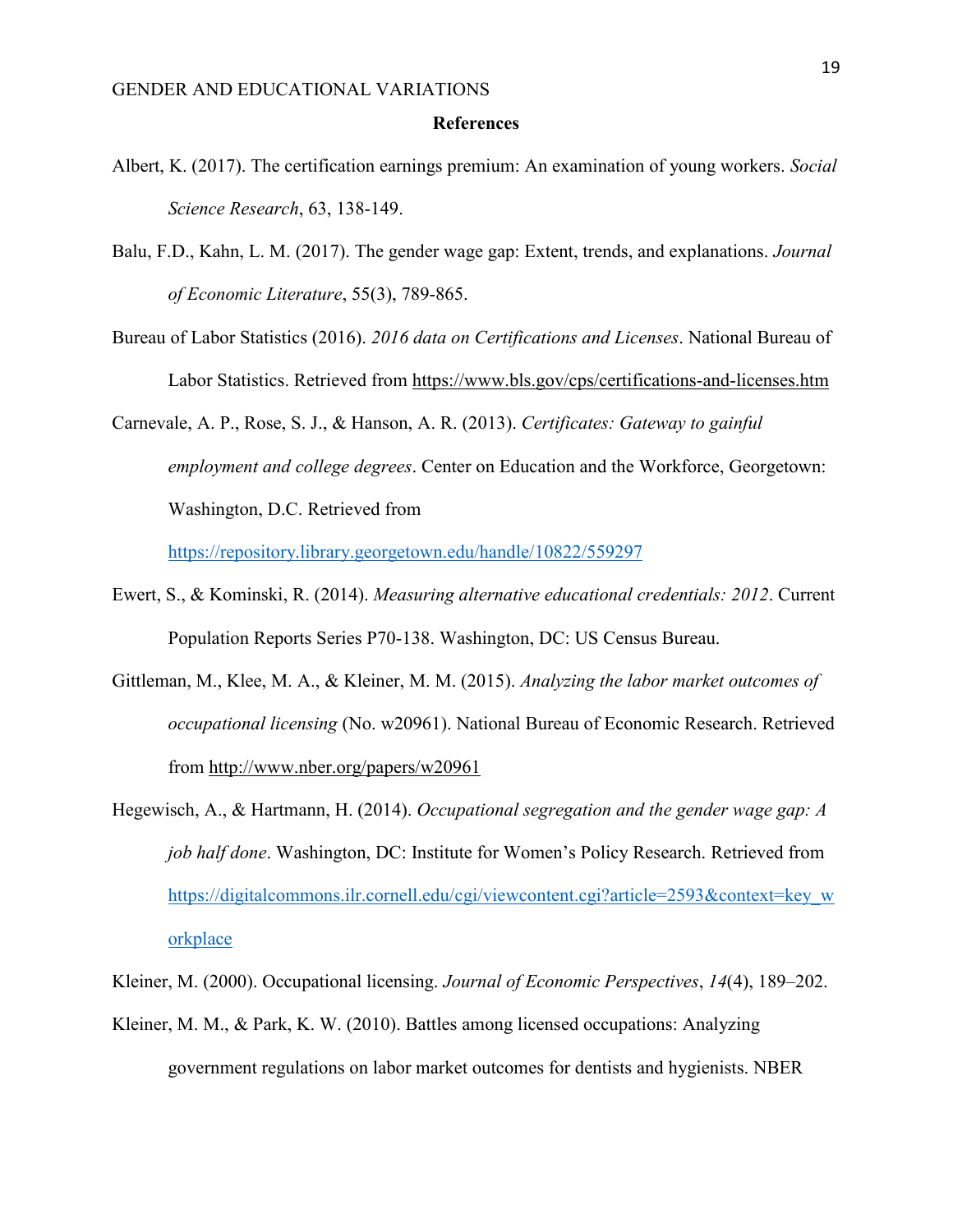Working Paper 16560, National Bureau of Economic Research, Inc.

<https://doi.org/10.3386/w16560>

- Kleiner, M. M., & Krueger, A. B. (2010). The prevalence and effects of occupational licensing. *British Journal of Industrial Relations*, *48*(4), 676–687. [https://doi.org/10.1111/j.1467-](https://doi.org/10.1111/j.1467-8543.2010.00807.x) [8543.2010.00807.x](https://doi.org/10.1111/j.1467-8543.2010.00807.x)
- Kleiner, M. M., & Krueger, A. B. (2013). Analyzing the extent and influence of occupational licensing on the labor market. *Journal of Labor Economics*, *31*(S1), S173–S202. <https://doi.org/10.1086/669060>
- Pizzola, B., & Tabarrok, A. (2017). Occupational licensing causes a wage premium: Evidence from a natural experiment in Colorado's funeral services industry. *International Review of Law and Economics*, *50*, 50-59.
- Torpey, E. (2013). Certificates: A Fast Track to Careers. *Occupational Outlook Quarterly*, 56(4), 2,<https://files.eric.ed.gov/fulltext/EJ994857.pdf>
- Thornton, R. J. & Timmons, E. J. (2013). Licensing one of the world's oldest professions: Message. *The Journal of Law and Economics, 58*(2), 371-388.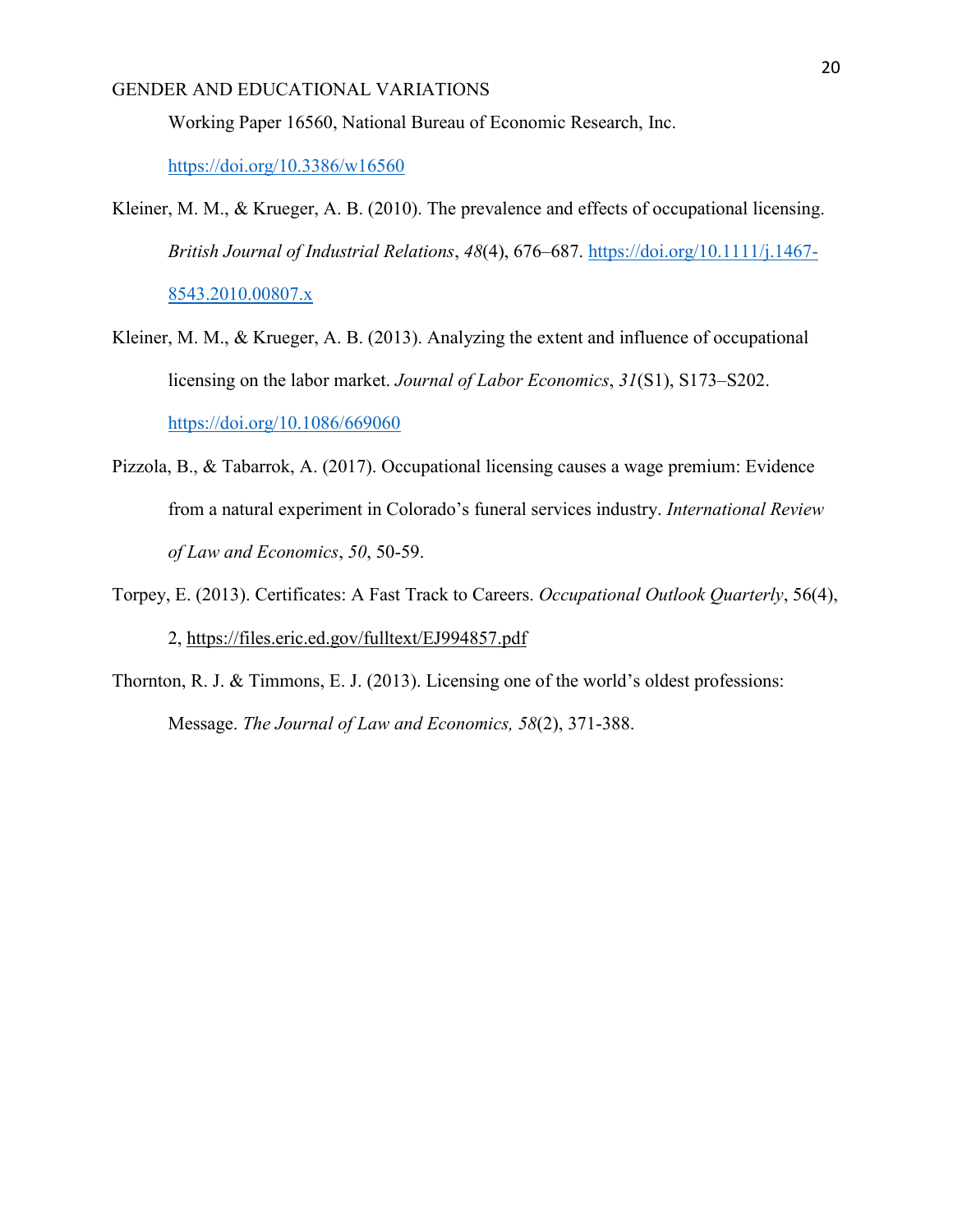#### Table 1

|                    | All<br>$(N=14, 852)$ |               | Women<br>$(N=7,369)$ |               | Men<br>$(N=7,483)$ |               |
|--------------------|----------------------|---------------|----------------------|---------------|--------------------|---------------|
|                    |                      |               |                      |               |                    |               |
|                    | License              | Certification | License              | Certification | License            | Certification |
| All                | 19.45                | 7.96          | 23.11                | 7.04          | 16.10              | 8.79          |
|                    |                      |               |                      |               |                    |               |
| $\leq$ High school | 6.25                 | 5.16          | 7.06                 | 2.02          | 5.74               | 4.54          |
| High school        | 9.54                 | 5.32          | 8.62                 | 3.29          | 10.27              | 6.93          |
| Some college       | 17.45                | 9.37          | 16.83                | 7.93          | 18.01              | 10.68         |
| Associate degree   | 25.32                | 11.48         | 29.60                | 9.37          | 20.00              | 14.11         |
| Bachelor's         | 22.98                | 7.85          | 29.11                | 7.61          | 16.84              | 8.10          |
| degree             |                      |               |                      |               |                    |               |
| At least Master    | 38.15                | 10.38         | 46.31                | 10.49         | 29.43              | 10.26         |
|                    |                      |               |                      |               |                    |               |
| Required           | 83.65                | 67.15         | 85.68                | 66.62         | 80.99              | 67.54         |

*Weighted Percentages of Holding License and Certification, by Gender and Education*

Note: 21.62% of the credential holders reported that their jobs require the credentials.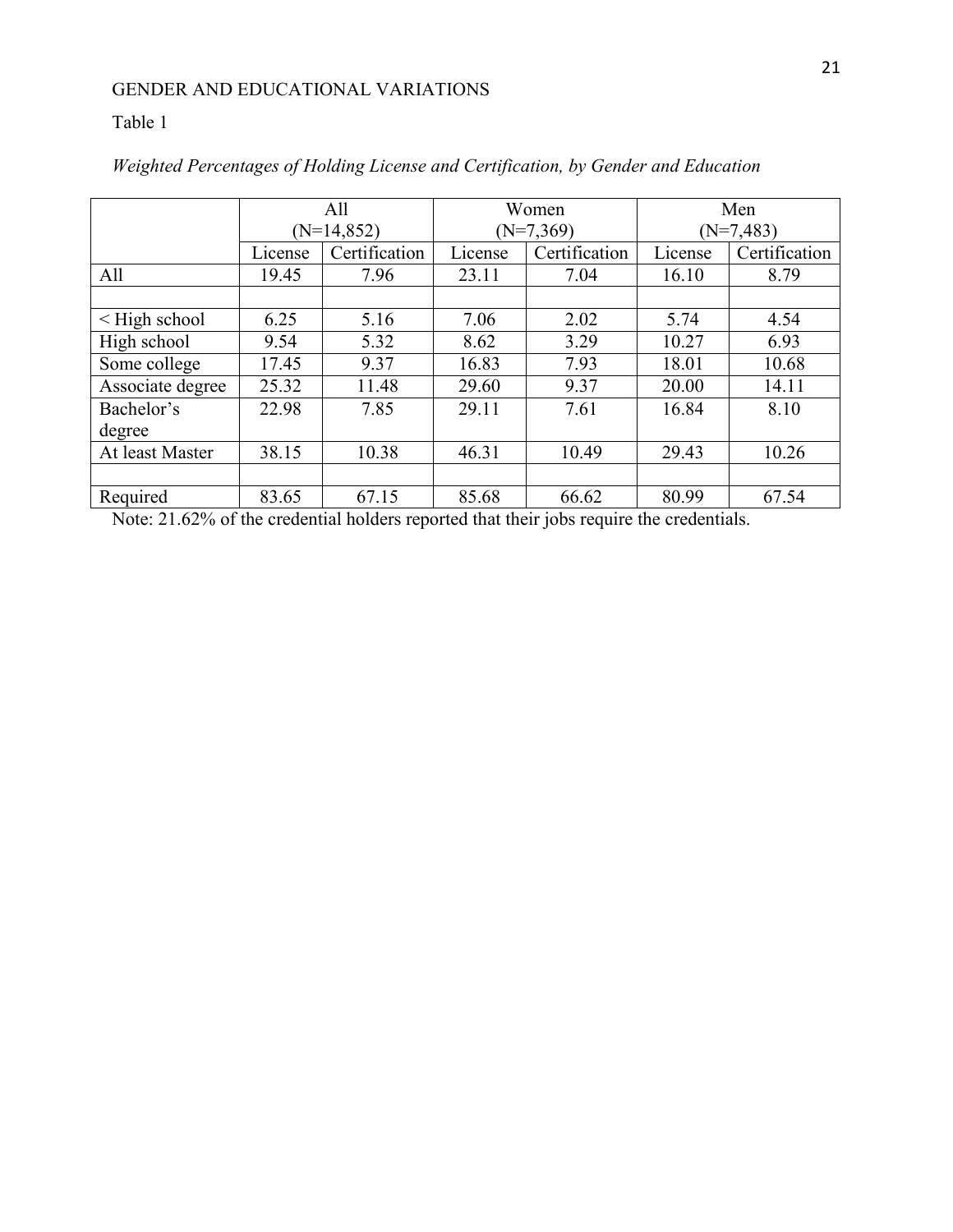#### Table 2

|                              | Women $(N=7,369)$  |                   |               | Men $(N=7,483)$     |                   |               |
|------------------------------|--------------------|-------------------|---------------|---------------------|-------------------|---------------|
|                              | None               | License           | Certification | None                | License           | Certification |
| Race                         |                    |                   |               |                     |                   |               |
| White                        | 64.03              | 74.01             | 73.21         | 63.49               | 77.34             | 74.86         |
| African American             | 11.87              | 11.39             | 11.25         | 9.42                | 6.82              | 8.06          |
| Hispanic                     | 16.17              | 7.84              | 7.52          | 19.67               | 9.08              | 11.43         |
| Others                       | 7.93               | 6.76              | 8.01          | 7.42                | 6.76              | 5.65          |
| Work-limiting conditions     | 4.69               | 3.30              | 5.56          | 3.95                | 3.64              | 2.78          |
| Citizen                      |                    |                   |               |                     |                   |               |
| U.S born citizen             | 83.94              | 90.17             | 88.66         | 79.76               | 91.19             | 88.48         |
| Naturalized citizen          | 8.47               | $\overline{7.39}$ | 6.01          | 8.31                | 5.84              | 7.50          |
| Non-citizen                  | 7.60               | 2.44              | 5.33          | 11.93               | 2.98              | 4.02          |
| <b>English Proficiency</b>   |                    |                   |               |                     |                   |               |
| Native                       | 80.75              | 89.87             | 84.82         | $\overline{7}$ 7.28 | 89.02             | 84.45         |
| Fluent                       | 13.81              | 9.26              | 13.71         | 16.25               | 9.95              | 14.41         |
| Not fluent                   | 5.43               | 0.87              | 1.47          | 6.47                | 1.03              | 1.14          |
| <b>Marital Status</b>        |                    |                   |               |                     |                   |               |
| Married                      | 59.16              | 65.35             | 59.99         | 63.06               | 66.51             | 70.74         |
| Previously married           | 19.52              | 18.32             | 21.25         | 13.99               | 14.22             | 11.79         |
| Never married                | $\overline{2}1.32$ | 16.33             | 18.76         | 22.95               | 19.27             | 17.47         |
| Number of children           |                    |                   |               |                     |                   |               |
| None                         | 55.88              | 53.01             | 56.16         | 55.35               | 58.23             | 51.76         |
| One                          | 20.30              | 20.30             | 18.62         | 17.55               | 18.05             | 19.69         |
| Two                          | 15.54              | 18.37             | 16.86         | 16.90               | 16.12             | 17.86         |
| Three or more                | 8.28               | 8.32              | 8.36          | 10.20               | $\overline{7.61}$ | 10.69         |
| Occupation                   |                    |                   |               |                     |                   |               |
| Management                   | 16.70              | 9.68              | 17.97         | 15.14               | 15.68             | 14.41         |
| Professional                 | 17.54              | 60.40             | 39.77         | 17.80               | 30.38             | 24.95         |
| Service                      | 3.07               | 8.13              | 9.71          | 0.22                | 1.66              | 0.62          |
| Protective                   | 0.95               | 1.08              | 0.33          | 2.29                | 7.98              | 1.65          |
| Food                         | $\overline{5.56}$  | 2.03              | 2.49          | 4.00                | 1.58              | 1.28          |
| <b>Building</b>              | 4.46               | 0.31              | 1.33          | 4.79                | 2.54              | 3.18          |
| Personal care                | 3.89               | 4.84              | 6.36          | 0.89                | 1.61              | 1.22          |
| Sales                        | 11.66              | 3.13              | 6.70          | 9.77                | 5.40              | 5.13          |
| Office                       | 27.55              | 8.82              | 13.06         | 8.91                | 3.71              | 4.43          |
| Construction                 | 0.15               | 0.15              | 0.00          | 8.47                | 8.11              | 12.69         |
| Installation etc.            | 0.30               | 0.15              | 0.29          | 6.89                | 5.78              | 13.22         |
| Production                   | 5.96               | 0.23              | 1.21          | 11.63               | 4.37              | 8.81          |
| Transportation               | 2.20               | 1.06              | 0.77          | 9.21                | 11.19             | 8.42          |
| Age (Mean)                   | 45.13              | 45.00             | 44.36         | 43.90               | 44.80             | 43.62         |
| Hours of work (hour, Mean)   | 37.80              | 38.83             | 38.88         | 41.70               | 44.02             | 43.10         |
| Monthly earning (\$, Median) | 2,500              | 3,750             | 3,333         | 3,464               | 4,583             | 4,175         |

#### *Weighted Percentage of Demographic Characteristics of the Sample, by Gender*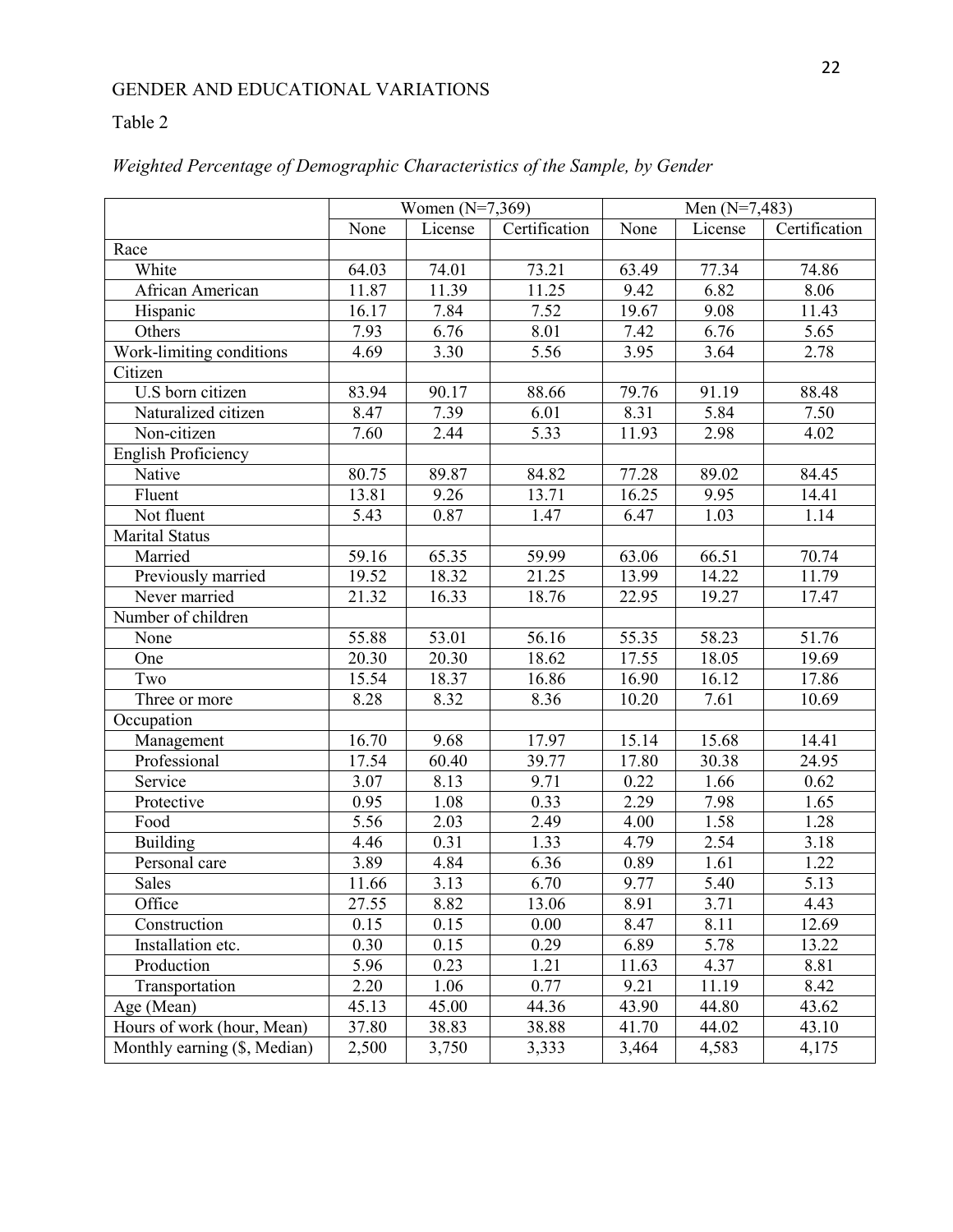#### Table 3

|                                                                                                                             | All: Women and Men |             |             |  |  |
|-----------------------------------------------------------------------------------------------------------------------------|--------------------|-------------|-------------|--|--|
|                                                                                                                             | Base               | Interaction | Full        |  |  |
|                                                                                                                             | Model              | Model       | Model       |  |  |
|                                                                                                                             | (1)                | (2)         | (3)         |  |  |
| License                                                                                                                     | $0.059***$         | $0.034*$    | 0.023       |  |  |
| Certification                                                                                                               | $0.103***$         | $0.086***$  | $0.068**$   |  |  |
| (None)                                                                                                                      |                    |             |             |  |  |
| Female                                                                                                                      | $-0.213***$        | $-0.225***$ | $-0.216***$ |  |  |
| License × Female                                                                                                            |                    | $0.047*$    | $0.047*$    |  |  |
| Certification × Female                                                                                                      |                    | 0.038       | $0.053+$    |  |  |
|                                                                                                                             |                    |             |             |  |  |
| <high school<="" td=""><td><math>-0.768***</math></td><td><math>-0.768***</math></td><td><math>-0.690***</math></td></high> | $-0.768***$        | $-0.768***$ | $-0.690***$ |  |  |
| High school                                                                                                                 | $-0.608***$        | $-0.606***$ | $-0.583***$ |  |  |
| Some college                                                                                                                | $-0.509***$        | $-0.508***$ | $-0.488***$ |  |  |
| Associate                                                                                                                   | $-0.397***$        | $-0.397***$ | $-0.390***$ |  |  |
| Bachelor                                                                                                                    | $-0.199***$        | $-0.199***$ | $-0.196***$ |  |  |
| (Master or more)                                                                                                            |                    |             |             |  |  |
|                                                                                                                             |                    |             |             |  |  |
| Union                                                                                                                       | $0.161***$         | $0.161***$  | $0.140***$  |  |  |
| Weekly work hours                                                                                                           | $1.223***$         | $1.223**$   | $1.200***$  |  |  |
| Age                                                                                                                         | $0.006***$         | $0.006***$  | $0.006***$  |  |  |
| (White)                                                                                                                     |                    |             |             |  |  |
| African American                                                                                                            |                    |             | $-0.079***$ |  |  |
| Hispanic                                                                                                                    |                    |             | $-0.075***$ |  |  |
| Others                                                                                                                      |                    |             | 0.000       |  |  |
| (Native born citizen)                                                                                                       |                    |             |             |  |  |
| Naturalized citizen                                                                                                         |                    |             | 0.005       |  |  |
| Noncitizen                                                                                                                  |                    |             | $-0.019$    |  |  |
| (Native English)                                                                                                            |                    |             |             |  |  |
| <b>Fluent English</b>                                                                                                       |                    |             | $-0.043*$   |  |  |
| Poor English                                                                                                                |                    |             | $-0.205***$ |  |  |
| Work limiting disability                                                                                                    |                    |             | $-0.274$    |  |  |
| 11 occupational categories                                                                                                  | Yes                | Yes         | Yes         |  |  |
| Other demographic characteristics                                                                                           | No                 | No          | Yes         |  |  |
| Constant                                                                                                                    | $3.845***$         | $3.846***$  | $4.017***$  |  |  |
|                                                                                                                             |                    |             |             |  |  |
| $\boldsymbol{N}$                                                                                                            | 14,852             | 1,4852      | 1,4852      |  |  |
| $R^2$                                                                                                                       | 0.5465             | 0.5467      | 0.5659      |  |  |

#### *OLS Regression of Earnings Premium of Occupational Credential, Women and Men*

\**p*<.05; *p*<.01; *p*<.001